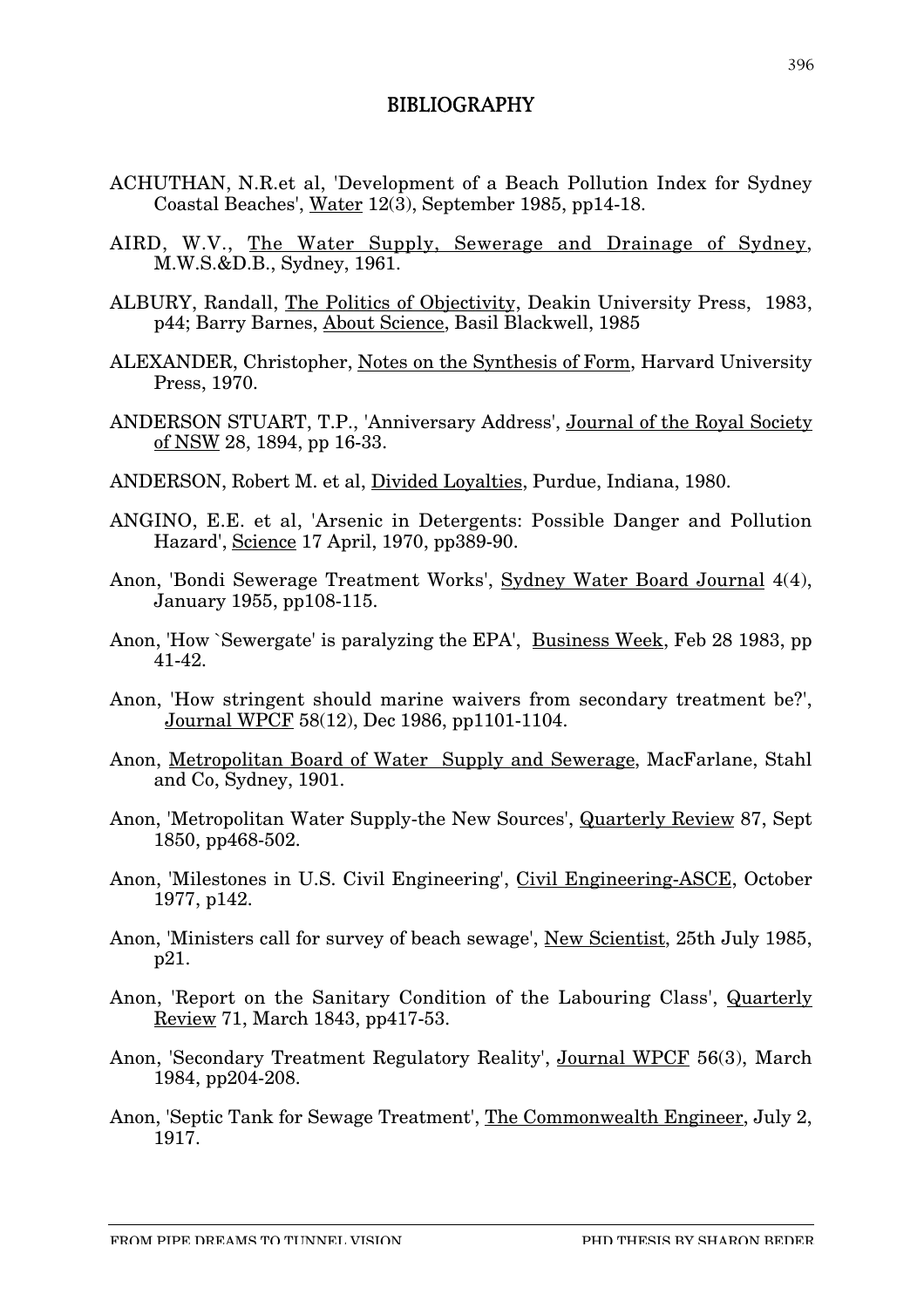- Anon, 'Sewerage and Drainage of the City of Sydney', Sydney Water Board Journal 17 October 1967, pp44-52.
- Anon, 'The History and Development of the Sewerage of Parramatta', Sydney Water Board Journal 2(3), October 1952.
- Anon, 'The Sewerage System of Sydney', Sydney Water Board Journal 1(2), July 1951.
- Anon, `Tracking Sewage-Where do the Grease Balls go?', Nuclear News 24, 1986.
- ANTIL, James, 'Robert Rowan Purdon Hickson: Civil Engineer (1842-1923)', J.Royal Australian Historical Society 55(3), September 1969, pp228-244.
- ARNSTEIN, Sherry R., 'A Ladder of Citizen Participation' in Godfrey Boyle, et al (eds), The Politics of Technology, Longman/Open University Press, 1977, pp238-245.
- ASHBURTON THOMPSON, J., 'A Note on Scavenage', Journal of the Royal Society of NSW 20, 1886, pp359-361.

'Aids to Sanitation in Unsewered Districts: Poudrette Factories', Journal of the Royal Society of NSW 23, 1889, pp450-465.

\_\_\_\_\_\_, 'Sewerage of Country Towns: the Separate System', Journal of the Royal Society of NSW 26, 1892, pp132-143.

- ASHBY, Eric, Reconciling Man with the Environment, Stanford University Press, Stanford, 1978.
- ASHFORD, Nicholas et al, 'Using Regulation to Change the Market for Innovation', Harvard Environmental Law Review 9, 1985, pp419-466.
- AUSTIN, F.J., 'Pollution of the Coastal Environment by Human Enteric Viruses' in 1985 Australasian Conference on Coastal and Ocean Engineering, Preprints of Papers - vol. 1, IEAust, IPENZ, NWSCO, 1985, pp229-234.
- Australian Health Society, 'A Bad Smell', Australian Health Society Journal 10, undated, pp1-4.
	- <sub>\_</sub>, 'Soap and Water', <u>Australian Health Society Journal</u> 18, July 1883, pp1-2.
- Australian Environment Council, Management and Disposal of Hazardous Industrial Wastes, Report No 9, Prepared by Maunsell and Partners, Australian Government Publishing Service, Canberra, 1983.
- BACKHOUSE, Benjamin, `On the Sewerage Question, and the Desirabiity of introducing the Pneumatic System invented by Captain Liernur', Australasian Association for the Advancement of Science III, 1891, .
- BALZER, Mike, 'Taking the Stink Out of El Stinko', Surfing 22(6), June 1986, p36.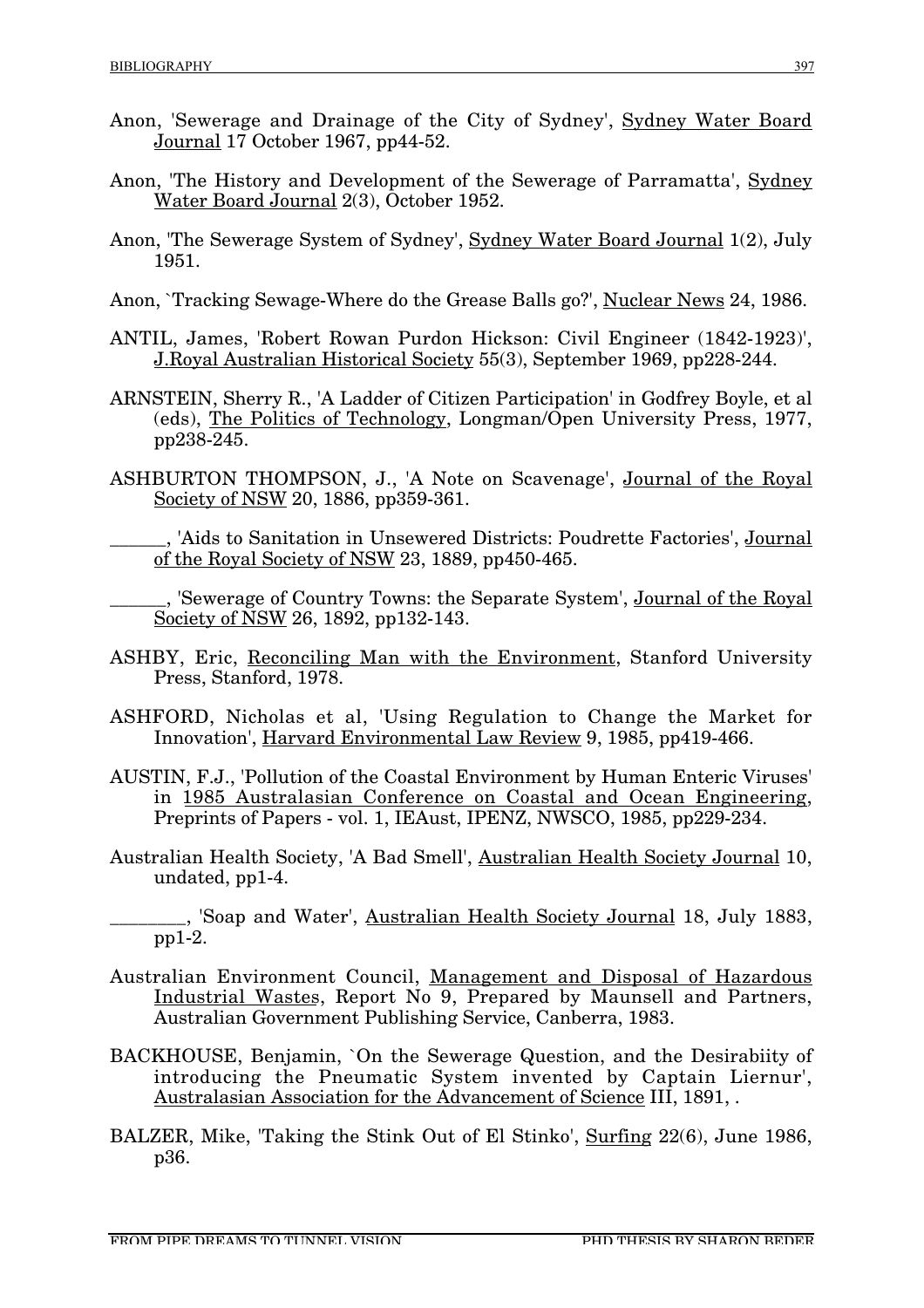\_\_\_\_\_\_\_, 'Brown Water', Surfing, August 1987, p52.

- BANCROFT, Joseph, 'Various Hygienic Aspects of Australian Life', Australian Association for Advancement of Science 1, 1887, pp 494-535.
- BARNES, Barry, About Science, Basil Blackwell, 1985.
- BARNES, Barry & Edge, David (eds), Science in Context: Readings in the Sociology of Science, Open University Press, 1982.
- BARTON, A.E., Investigations into the Problem of Waste Disposal in the Metropolitan Area of Sydney, 1970.
- BASCOM, Willard, 'The Effects of Sludge Disposal in Santa Monica Bay' in Virginia Tippie & Dana Kester, Impact of Marine Pollution on Society, Praeger, Mass., 1982, pp217-244.

The effects of Waste Disposal on the Coastal Waters of Southern California', Environmental Science Technology 16(4), 1982, pp226-236.

- BATES. G.M., Environmental Law In Australia, Butterworths, 1983.
- BEAUCHAMP. Tom L., 'Ethical Theory and the Problem of Closure', in Engelhardt & Caplan, Scientific Controversies, Cambridge University Press, 1987, pp27-48.
- BEASLEY, Margo, The Sweat of Their Brows: 100 Years of the Sydney Water Board 1888-1988, Water Board, Sydney, Illawarra, Blue Mountains, 1988.
- BECKER, Howard & James Carper, 'The Elements of Identification with an Occupation', American Sociology Review 21, June 1956, pp341-7. .
- BENVENISTE, Guy, The Politics of Expertise, Croom Helm, London, 1973.
- BERG, Gerald et al (eds), Viruses in Water, American Public Health Association, 1976.
- BERG, Gerald (ed), Indicators of Viruses in Water and Food, Ann Arbor Science Publishers, 1978.
- BERNARD, A.G., The Bacteriological Quality of Sydney's Tidal Bathing Waters', in Proceedings of Water Quality & Management for Recreation & Tourism, International Confernece, IAWPRC &I AWWA, July 1988, pp46-50.
- BERNAYS, Charles, 'The Collection and Treatment of Sewage', Australasian Association for Advancement of Science 12, 1909, pp685-688.
- BERTIE, Charles, The Early History of the Sydney Municipal Council, Sydney, 1911.
- BETZ, Jack, "Economics of Sewage Treatment and Disposal Alternatives", in Virginia Tippie & Dana Kester, eds, Impact of Marine Pollution on Society, Praeger, 1982, pp245-250.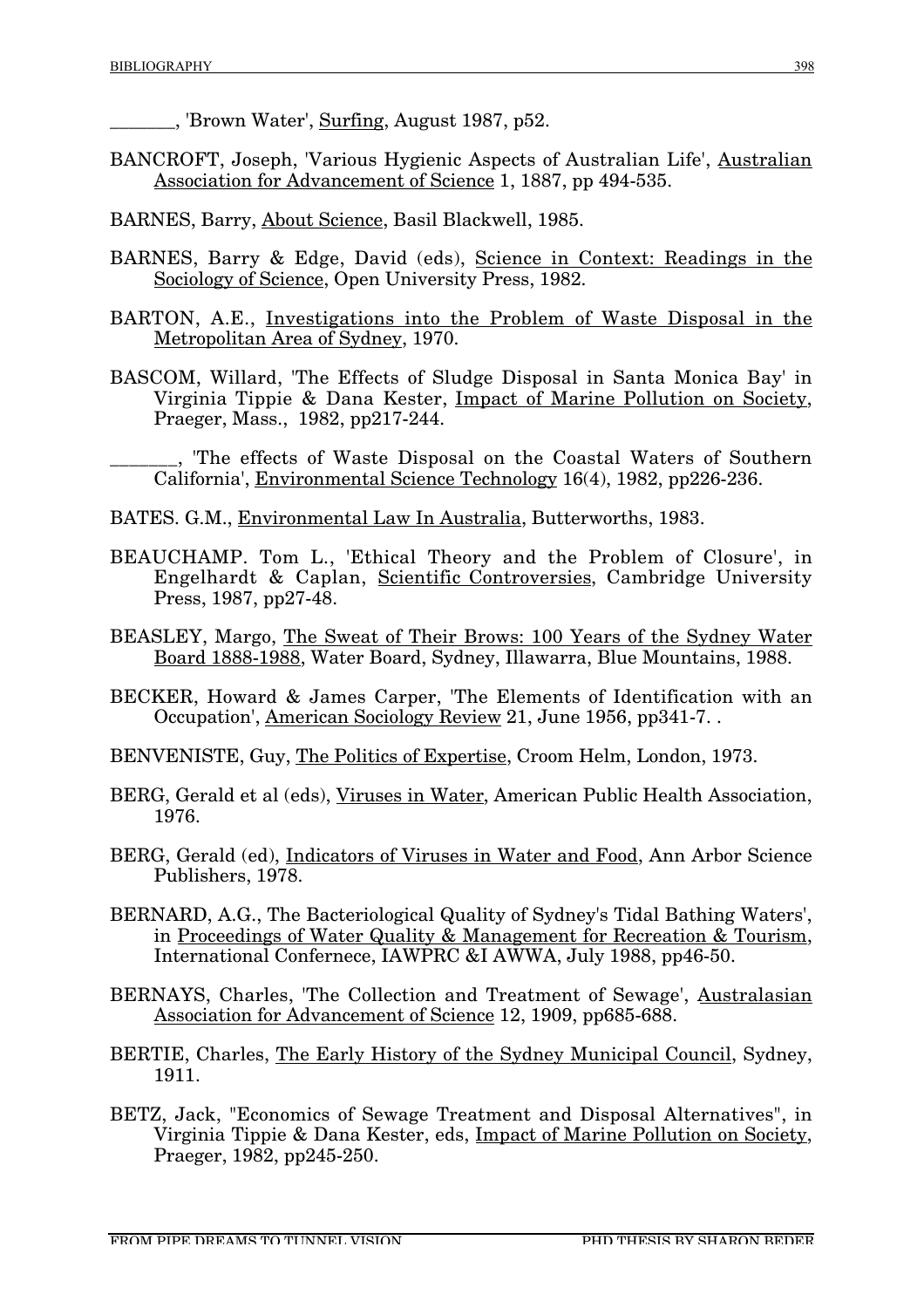- BIJKER, Wiebe , 'The social construction of Bakelite: toward a theory of invention', in Bijker, Wiebe , Thomas Hughes and Trevor Pinch (eds), The Social Construction of Technological Systems: New Directions in the Sociology and History of Technology, MIT Press, 1987, pp159-187.
- BIJKER, Wiebe , Thomas Hughes and Trevor Pinch (eds), The Social Construction of Technological Systems: New Directions in the Sociology and History of Technology, MIT Press, 1987.
- BINNIE, G.M., Early Victorian Water Engineers, Thomas Telford, London, 1981.
- BLAND, F.A., 'City Government by Commission', Royal Australian Historical Society 14. Part III, 1928, pp 117-99.
- BLOCKLEY, D.I, The Nature of Structural Design and Safety, Ellis Horwood Ltd, Chichester, 1980.
- BODEWITZ, Henk, Buurma, Henk & de Vries, Gerard , "Regulatory science and the social management of trust in medicine", in Bijker et al, The Social Construction of Technological Systems, pp243-259.
- BOYER, Christine, Dreaming the Rational City: The Myth of American City Planning, MIT Press, Cambridge, 1983,.
- BOYLE, Godfrey, David Elliot & Robin Roy (eds), The Politics of Technology, Longman/Open University Press, 1977.
- BOYS, Philip, 'Cholera, class and empire in the 19th century', Science for People 54, summer 1983, pp14-20.
- BRAIN, R., 'The Limitation of Build-up of Deposits in Sanitary Sewers', Conference on Hydraulics in Civil Engineering, Sydney 1981.

\_\_\_\_\_\_\_, 'Recent Developments in Ocean Outfall Diffuser Theory', Conference on Environmental Engineering, IEAust, Townsville, 1981.

\_\_\_\_\_\_\_, 'Sludge Disposal and Design Criteria for Ocean Outfall Discharge', Symposium on Sludge Management and Disposal, Surfer's Paradise, 1982.

- BREBNER, J.B., 'Laissez-faire and state intervention in 19th C Britain', Journal of Economic History VIII, 1948, Supplement, pp59-73.
- BRIGGS, Asa, Victorian Cities, Penguin, 1968.
- BROOKS, Harvey, 'Scientific Concepts and Cultural Change', Daedalus 94(1), Winter 1965, pp66-83.
- BROWN, W.R.E, 'Draining of Towns: Results of having Outfall Drains within Sydney Harbour', NZ Institute Transactions & Proceedings 9, 1876, pp260- 264.
- BROWN and Caldwell, Design Report: Malabar Sewage Treatment Works, M.W.S.&D.B., July 1965.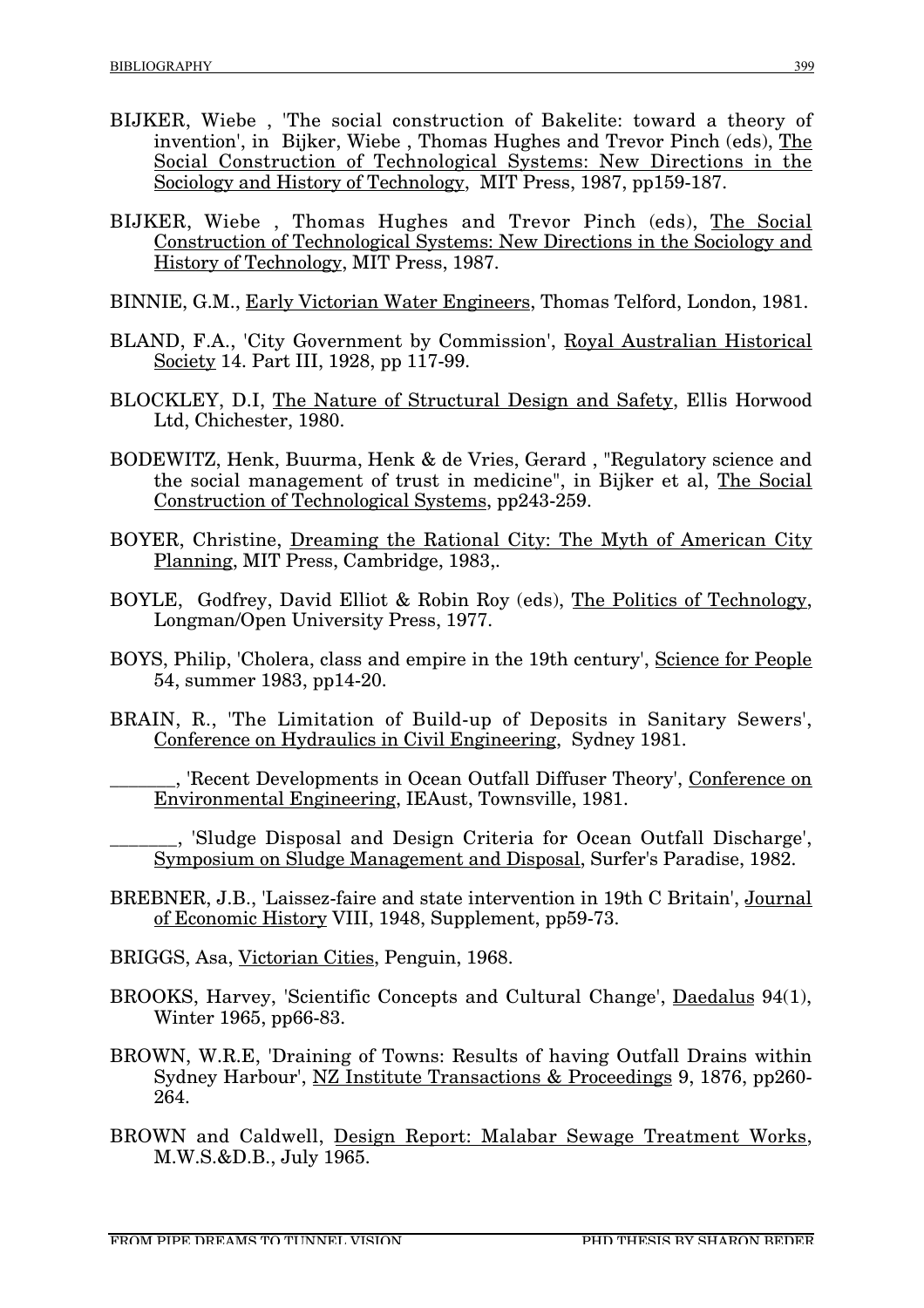\_\_\_\_\_\_\_, Northern Suburbs Sewerage Survey 1966-1967, M.W.S.&D.B., 1967.

- BROWNE, J.H & Hazell, R., Report on IAWPR London Conference on Disposal of Sewage Sludge to Sea and Study Tour of UK and USA, M.W.S.&D.B., Sydney.
- BRUCE, F.E., 'Sewerage and Sewage Disposal', in Trevor Williams (ed),  $\underline{A}$ History of Technology, vol VII, Part II, Clarendon Press, Oxford, 1978.
- BUCHANAN, R.A., 'The Diaspora of British Engineering', Technology & Culture, 27(2), 1986, pp501-524.
- BUGLER, Jeremy, 'Mediterranean Countries Come Clean', New Scientist, 5 January 1978; p4.
- BUGLIARELLO, George & Dean Doner (eds), The History and Philosophy of Technology, University Of Illinois Press, 1979
- BURKE, Ulick Ralph, A Handbook on Sewage Utilization, 2nd ed, E. & F.N.Spon, London, 1873.
- BURTON, J.Hill, 'Sanitary Reform', Edinburgh Review 91, January 1850, pp210- 228.
- BUTLIN, N.G. (ed), Sydney's Environmental Amenity 1970-1975: A Study of the System of Waste Management and Pollution Control, Botany Bay Project Report No.1, Australian National University Press, Canberra, 1976.

\_\_\_\_\_\_\_ (ed), Factory Waste Potential in Sydney, Botany Bay Project Report No.2, Australian National University Press, Canberra, 1977.

- Byron Shire Council, Byron Bay Sewerage Augmentation Environmental Impact Statement, December 1987.
- CAIN, Louis P., 'An Economic History of Urban Location and Sanitation', Research in Economic History 2, 1977, pp337-389.
- CALDART, Charles & Ryan, William,'Waste Generation Reduction', Hazardous Waste and Hazardous Materials 2(3), 1985, pp309-331..
- CALDWELL Connell, Sydney Submarine Outfall Studies, M.W.S.&D.B.,1976.

\_\_\_\_\_\_\_\_, Environmental Impact Statement, North Head Water Pollution Control Plant, M.W.S.&D.B., 1979.

\_\_\_\_\_\_\_\_, Environmental Impact Statement, Malabar Water Pollution Control Plant, M.W.S.&D.B., 1979.

<sub>,</sub> Environmental Impact Statement, Bondi Water Pollution Control Plant, M.W.S.&D.B.,1979.

\_\_\_\_\_\_\_\_, Analysis of Oceanographic Data and Review of Ocean Outfall Design Concepts, MWS&DB, July 1980.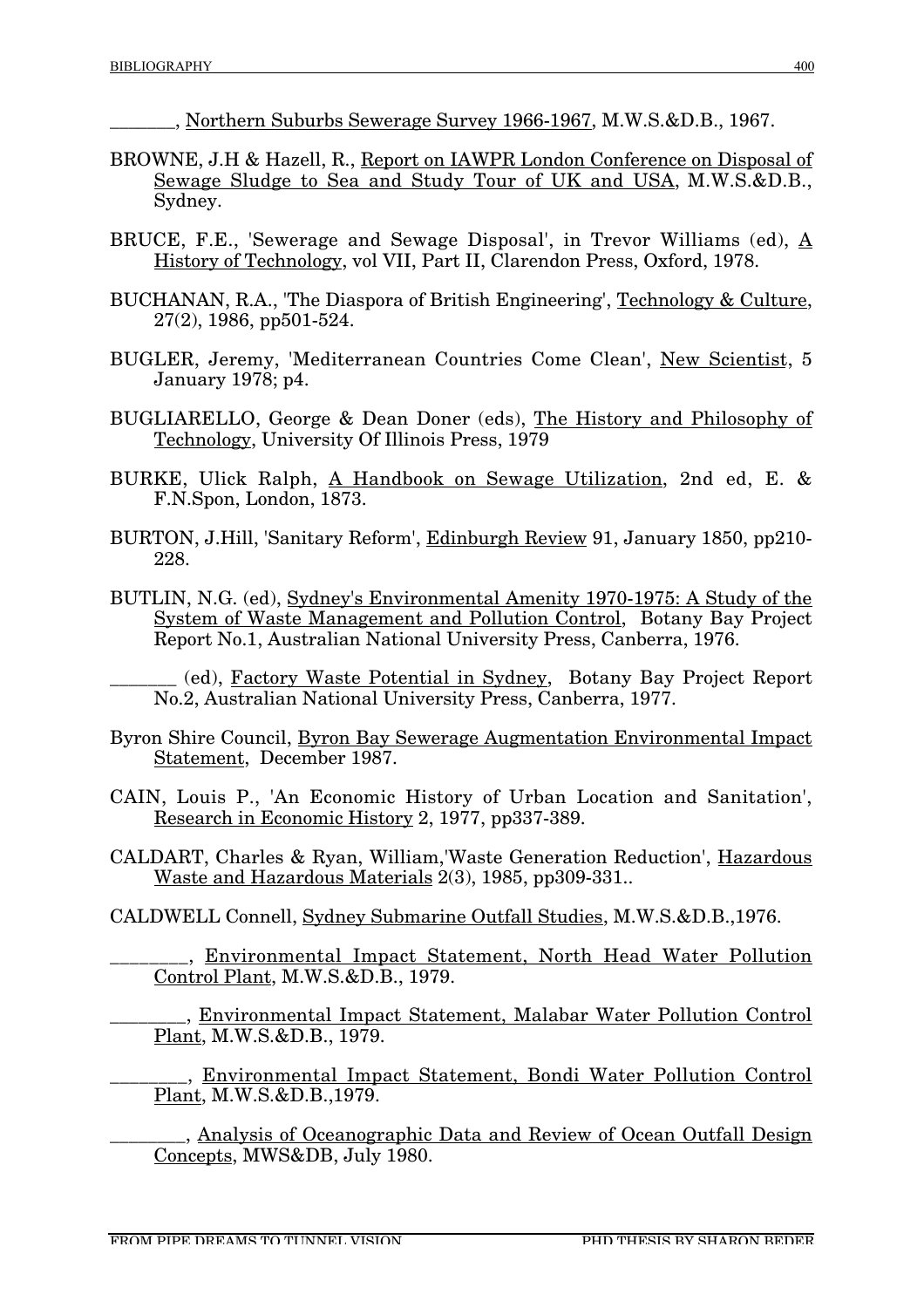- CALHOUN, Daniel, The American Civil Engineer, Origins and Conflict, Cambridge, 1960.
- CALLON, M., 'Struggles and negotiations to define what is problematic and what is not: the sociologic of translation', in Knorr, K et al (eds), The Social Process of Scientific Investigation, vol 4, 1980.

\_\_\_\_\_\_\_, 'The state and technical innovation: a case study of the electrical vehicle in France', Research Policy 9, 1980, pp358-76.

\_\_\_\_\_\_\_, "The Sociology of an Actor-Network: The Case of the Electric Vehicle", in Callon, M, Law, J & Rip, A (eds), Mapping the Dynamics of Science and Technology: Sociology of Science in the Real World, MacMillan, 1986, pp19- 34..

- \_\_\_\_\_\_\_, "Society in the making: the study of technology as a tool for sociological analysis", in Bijker et al, The Social Construction of Technological Systems, pp83-103.
- CALLON, Michel & Law, John, 'On interests and their transformation: enrolment and Counter-Enrolment', Social Studies of Science 12, 1982, pp615-25.
- CALVERT, Monte, The Mechanical Engineer in America, 1830-1910, Professional Cultures in Conflict, Baltimore, 1967.
- CAMPBELL, W.D., 'On the Draining of Towns', NZ Institute Transactions & Proceedings 9, 1876, pp29-37.
- CAMPBELL, Dr Allan, 'The Advancement of Sanitation among the People', Australasian Association for Advancement of Science 3, 1891, pp395-410.
- CANNON, Michael, Life in the Cities: Australia in the Victorian Age: 3, Currey O'Neil Ross P/L, 1983.
- CARDEW, J. Haydon, 'Economic Effect of Sanitary Works', Journal of the Royal Society of NSW 37, 1903, pp121-137.
- CARROLL, James, 'Participatory Technology', Science 171, 19 Feb 1971, pp647- 653.
- CASPER, Barry, 'Technology Policy and Democracy', Science 194, 1 October 1976, pp29-35.
- CASPER, Barry & Wellstone, Paul, "Science Court on Trial in Minnesota", in Barry Barnes & David Edge, eds, Science in Context: Readings in the Sociology of Science, Open University Press, 1982, pp282-289.
- CASSEDY, James, 'The Flamboyant Colonel Waring: An Anti-Contagionist Holds the American Stage in the Age of Pasteur and Koch', Bulletin of the History of Medicine 36, March- April, 1962, pp163-76.
- CAULFIELD, Catherine, 'The Californian approach to plumbing', New Scientist, 21 Feb, 1985, pp24-27.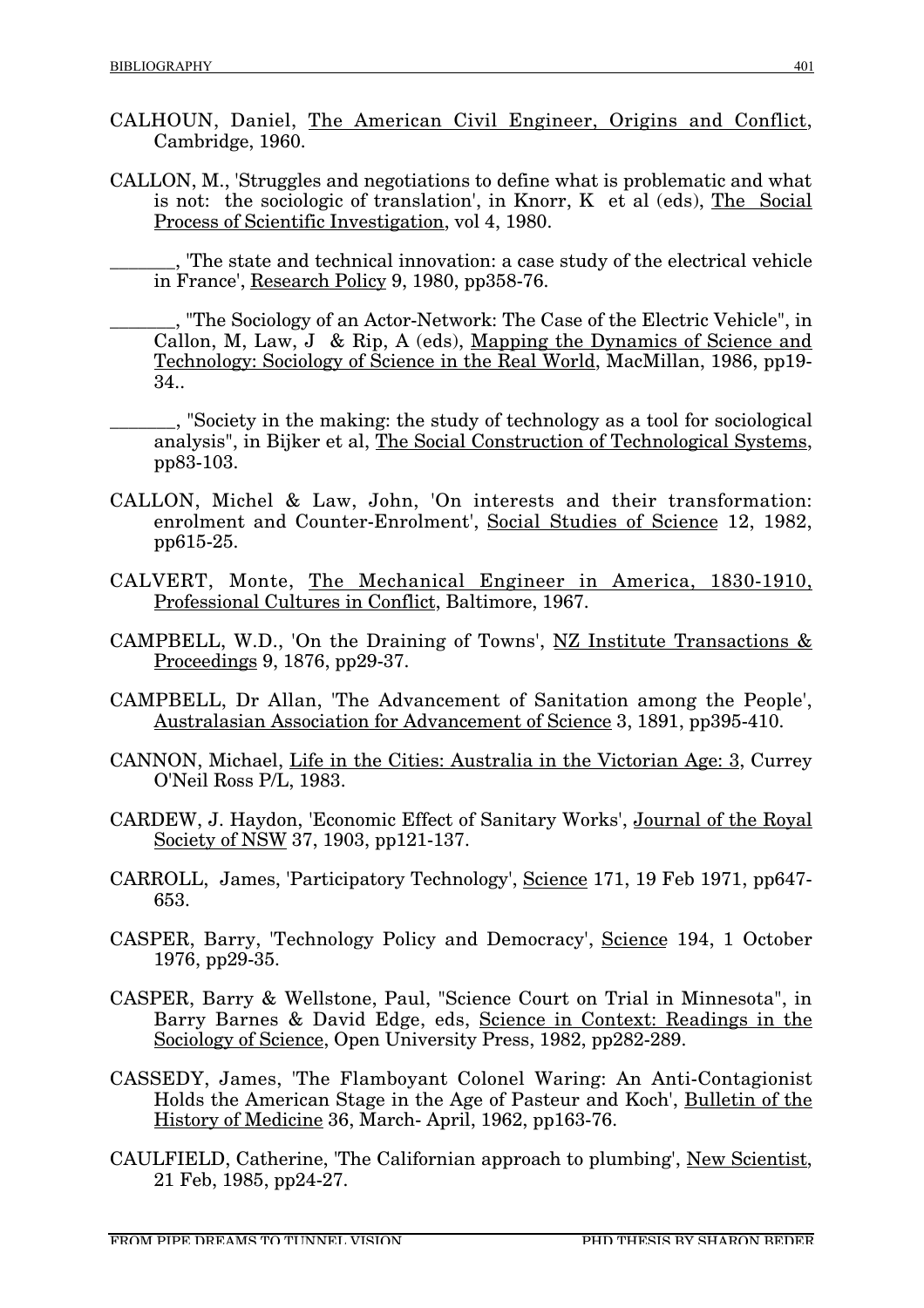\_\_\_\_\_\_\_, 'Lords get tough on toxic waste', New Scientist, 10 Sept, 1981.

- CHADWICK, Edwin, The Sanitary Condition of the Labouring Population of Great Britain, 1842, edited with an introduction by M.W.Flinn, Edinburgh Press, 1965.
- CHANNELL, David F., 'The Harmony of Theory and Practice: The Engineering Science of W.J.M.Rankine', Technology & Culture 23(1), Jan 1982, pp39-52.
- CHAPIN, Charles, 'The End of the Filth Theory of Disease', Popular Science Monthly 60, January 1902, pp234-39.
- CLARK David, "'Worse Than Physic': Sydney's Water Supply 1788-1888", in Max Kelly, ed, Nineteenth-Century Sydney: Essays in Urban History, Sydney University Press, 1978, pp54-65.
- CLARK, Sandford D., 'The Philosophy of Australian Water Legislation Part III', Water 8(1), March 1981.
- CLARK, W., Report to the Government of New South Wales, on the Drainage of the City of Sydney and Suburbs, 1877
- CLEAVER, Allan, 'Separating Sydney's Old Sewers', Sydney Water Board Journal 28(2), December 1978, pp29-32.
- . Beating the Sewerage Backlog', Sydney Water Board Journal, 29, December 1979, pp13-28
- \_\_\_\_ \_, 'Operation Outfall', Sydney Water Board Journal 1, 1982, 13-19.
- CLEMENTS, Kendrick, 'Engineers and Conservation in the Progressive Era', California History 58, 1979, pp282-303.
- COLLINGRIDGE, David, The Social Control of Technology, Frances Pinter, London, 1980.
- COLLINS, H.M., "Expert Systems and the Science of Knowledge", in Bijker et al, The Social Construction of Technological Systems, pp329-348.
- COLLINS, Randall, The Credential Society: An Historical Sociology of Education and Stratification, Academic Press, 1979.
- COLTHEART, Lenore & Fraser, Don (eds), Landmarks in Public Works: Engineers and their Works in New South Wales 1884-1914, Hale & Iremonger, 1987.
- COMMONER, Barry, 'The Environmental Cost of Economic Growth', in Sam H Schurr (ed), Energy, Economic Growth and the Environment, John Hopkins University Press, Baltimore, 1972.
- Commonwealth Government, "Environment Protection (Sea Dumping) Act 1981", no 101 of 1981.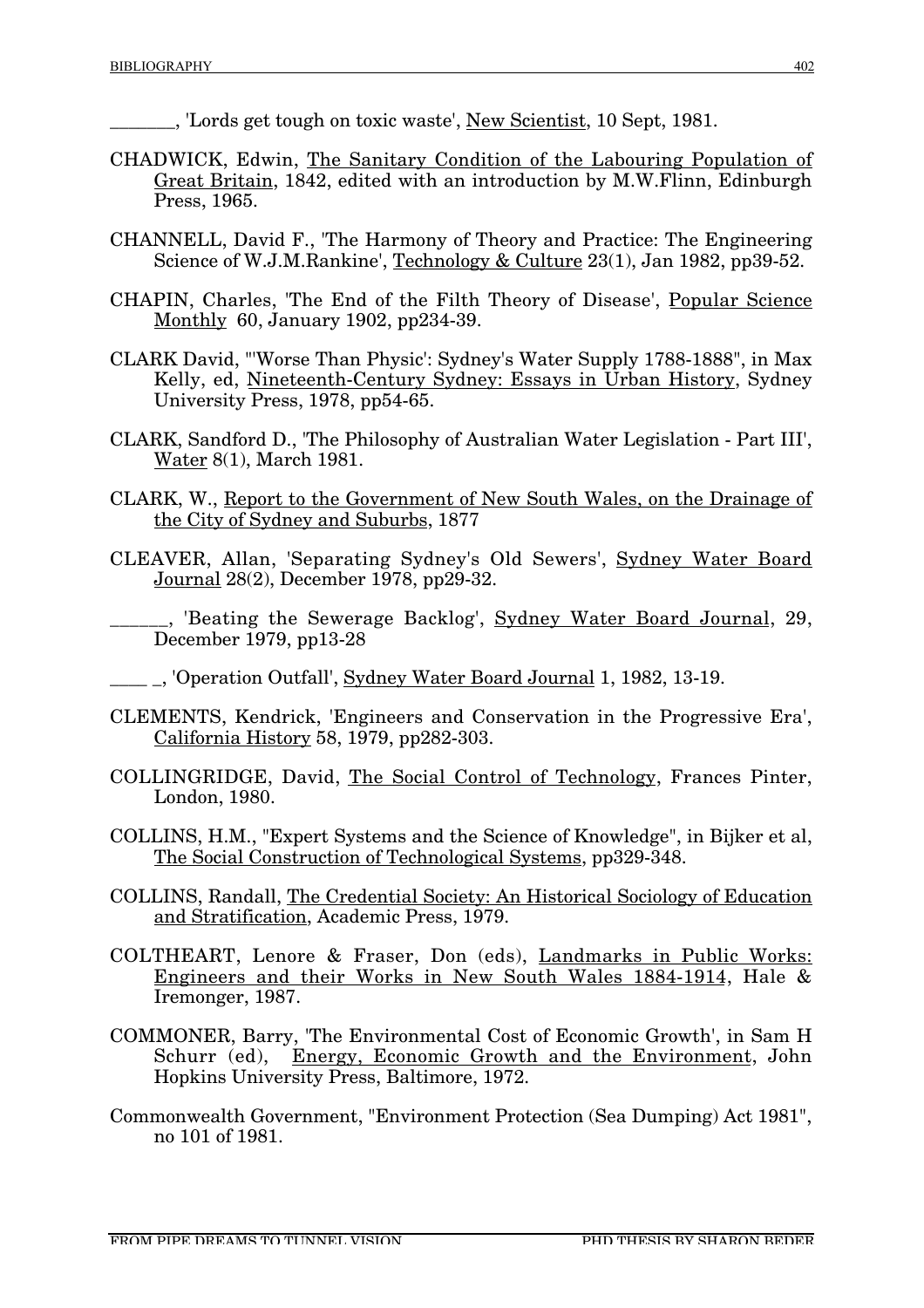- Commonwealth Industrial Gases Ltd, Oxygen Technology for Sewage Treatment and Disposal: Fast, economic alternatives to the proposed Deepwater Submarine Outfalls for Sydney, March 1980.
- Conference of Professional Officers Representing the Authorities Controlling Water Supply and Sewerage Undertakings Serving the Cities and Towns of Australia, Report of the Proceedings of the Third Conference, 1947.
- Conference of Professional Officers Representing the Authorities Controlling Water Supply and Sewerage Undertakings Serving the Cities and Towns of Australia, Report of the Proceedings of the Eighth Conference, 1957.
- Conference of Professional Officers Representing the Authorities Controlling Water Supply and Sewerage Undertakings Serving the Cities and Towns of Australia, Report of the Proceedings of the Ninth Conference, 1959.
- Conference of Engineers Representing the Authorities Controlling Water Supply and Sewerage Undertakings Serving the Cities and Towns of Australia, Report of the Proceedings of the Fourteenth Conference, Brisbane 1969.
- Conference of Engineers Representing Authorities Controlling Water Suply & Sewerage Undertakings Serving Cities & Towns of Australia, Proceedings of the Fifteenth Conference, 1971.
- Conference of Engineers Representing the Authorities Controlling Water Supply and Sewerage Undertakings Serving the Cities and Towns of Australia, Report of the Proceedings of the Eighteenth Conference, 1977.
- CONNELL, Des W, 'Bioaccumulation Behavior of Persistent Organic Chemicals with Aquatic Organisms', Reviews of Environmental Contamination and Toxicology 102, 1988, pp117-154.
- CONSTANT, E.W., 'Scientific Theory & Technological Testibility', Technology and Culture 24, 1983, pp183-198.
	- \_\_\_\_\_\_\_, 'Communities and Hierarchies: Structure in the Practice of Science and Technology', in R.Laudan (ed), The Nature of Technological Knowledge, 1984, pp27-46.
- \_\_\_\_\_\_\_, "The social locus of technological practice: community, system or organisation?", in Bijker et al, The Social Construction of Technological Systems, pp223-242.
- COOK, W.E., 'The Biological Purification of Sewage', Sydney University Eng. Soc, Journal & Abstracts of Proc IX, 1904, pp67-80.
- CORBETT, A.H., The I.E.A: A History of the First Fifty Years, I.E.A./Angus and Robertson, 1973.
- CORBIN, Alain, The Foul and the Fragrant: Odor and the French Social Imagination, Harvard University Press, Massachusetts, 1986.
- CORFIELD, W.H., A Digest of Facts Relating to the Treatment & Utilisation of Sewage, MacMillan & Co, 1871.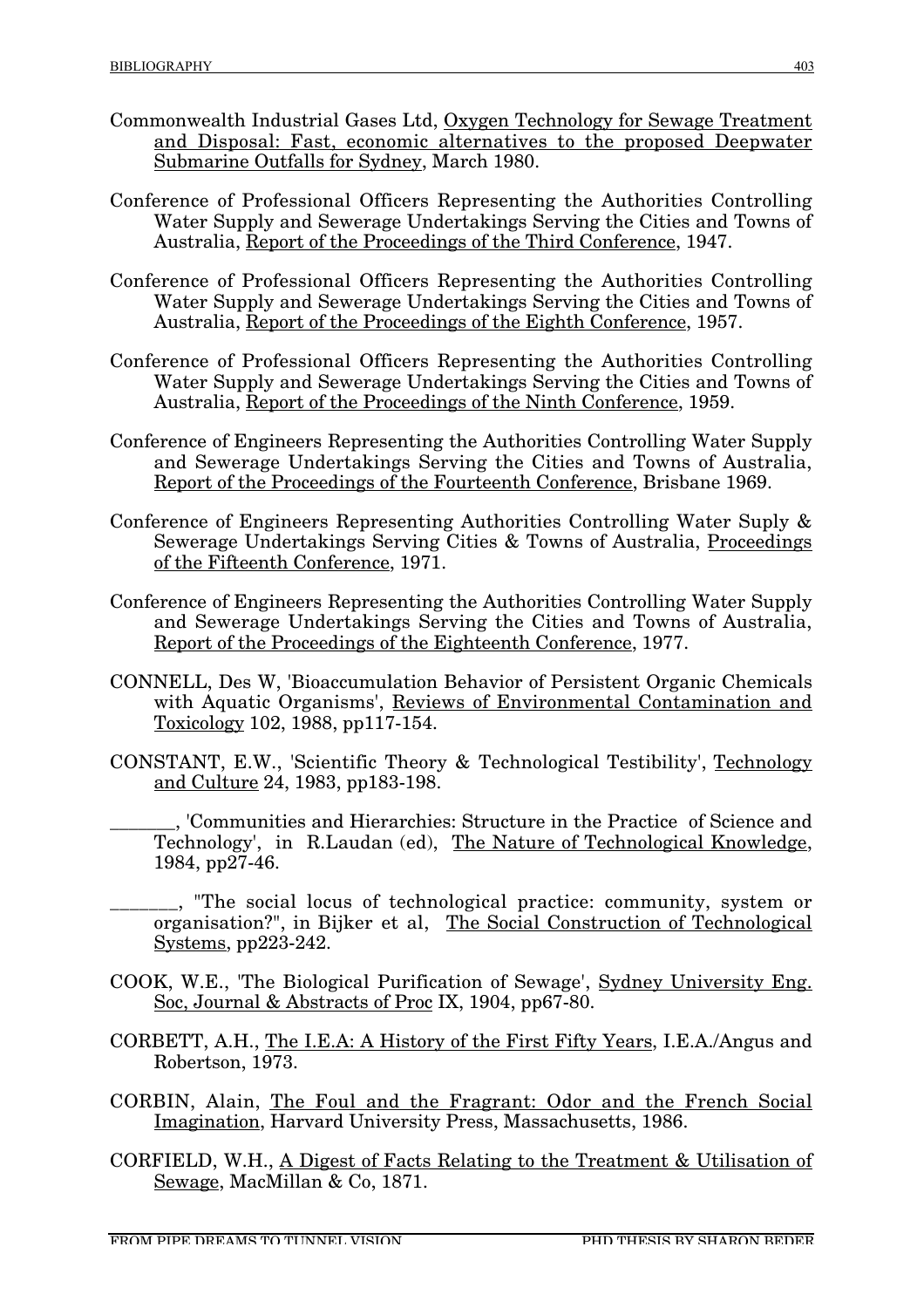\_\_\_\_\_\_\_, Sewerage and Sewage Utilization, D.Van Nostrand, New York, 1875.

- COSTLE, Douglas M., 'The Decision Maker's Dilemma', Technology Review, July 1981, pp10-11.
- COWAN, Ruth Schwartz, More Work for Mother: the Ironies of Household Technology from the Open Hearth to the Microwave, 1983.

\_\_\_\_\_\_, 'The consumption junction: a proposal for research strategies in the sociology of technology', in Bijker et al, The Social Construction of Technological Systems, pp261-280.

- COWARD, Pamela, Environmental Law in Sydney, Botany Bay Project Working Paper no 1, Canberra, 1976.
- CRACKNELL, E.W., 'Sanitary Improvements', Proceedings of the Engineering Association of NSW IV, 1888-9, pp94-105.
- CROOKS, Mitchell, Peacock, Stewart P/L, Sydney Region Liquid Waste Survey and Liquid Waste Treatment Plant Proposal, Metropolitan Waste Disposal Authority, Sydney, May, 1973.
- CUMPSTON, J.H.L, 'Special Australian Aspects of Public Health Problems', Australasian Association for Advancement of Science, XIX, 1928, pp444- 453.
- CUTLER, A.E., 'Sydney and Suburbs Low Level Sewerage', Proceedings of the Engineering Association of NSW, Vol XV, 1900, pp110-149.
- DARE, H.H. & Gibson, A.J., Sewer Outfall Investigation, 1936.
- DART, M.C. & S.H.Jenkins (eds), Disposal of Sludge to Sea, Proceedings of a specialised conference held in London, 1981.
- DAVENPORT, William & Daniel Rosenthal, Engineering: Its Role and Function in Human Society, Pergamon Press, 1967.
- DAVIES, J.Clarence, The Politics of Pollution, Pegasus, 1970.
- DAVIS, J., `The North Sydney and Double Bay Sewerage Schemes', Journal of Royal Society of NSW 33, 1899, ppxi-xxvii.

<sub>\_\_</sub>, Report on Proposed Scheme of Sewerage for the Illawarra Suburbs, 1900.

DAVISON, A et al, `Investigations into Sewage Grease Behaviour in Coastal Waters', Prog. Water Tech 12, 1980, pp499-508.

\_\_\_\_\_\_\_, `Radioisotope Studies on the Paradox in Dispersion and Agglomeration of Sewage Greases Discharged from Ocean Outfalls', Proceedings of the Ninth Federal Convention of the Australian Waste-Water Association, Perth 1981, pp(23-8)-(23-13).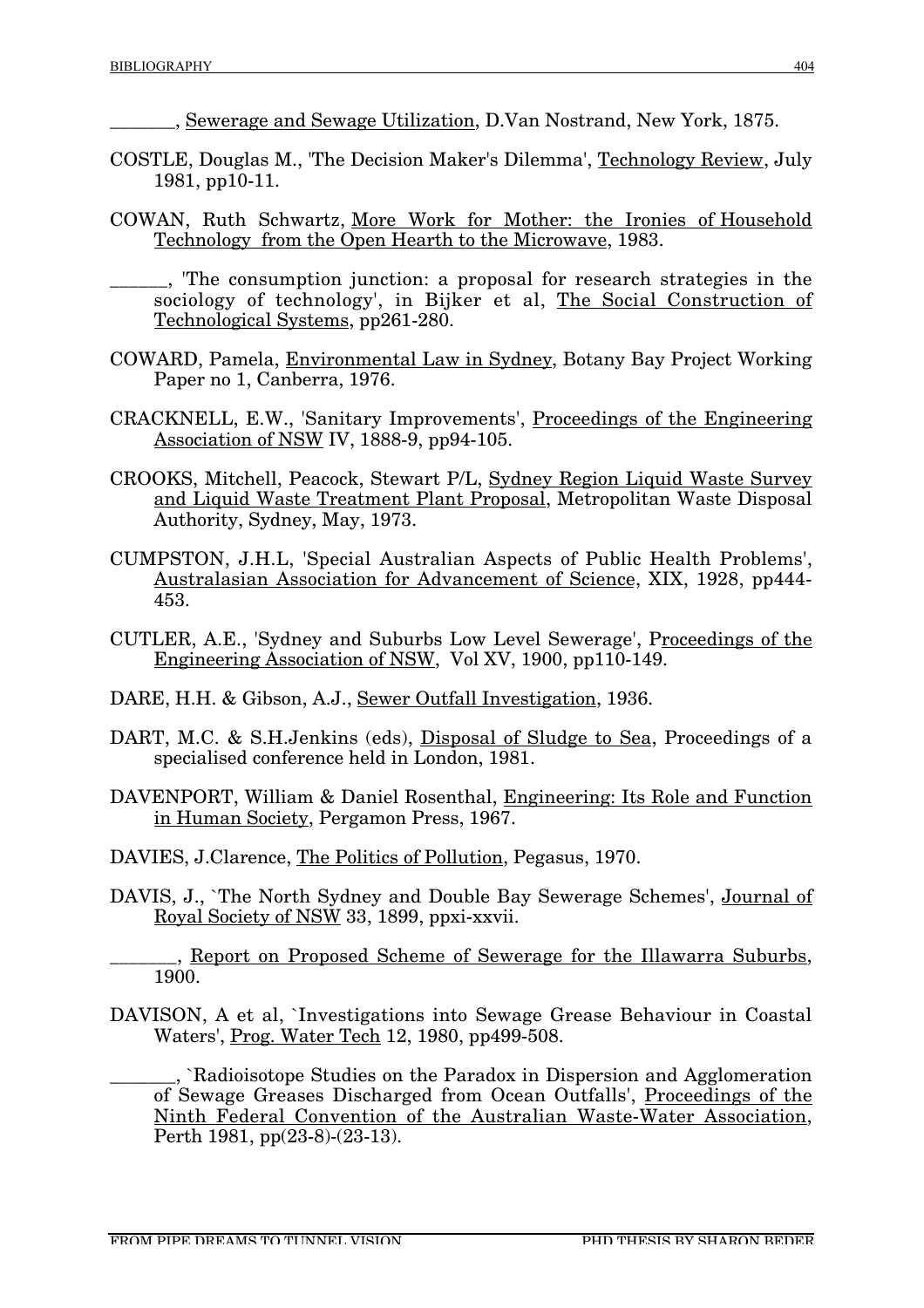- DEANE, Henry, 'Anniversary Address', Journal of the Royal Society of NSW, 32, 1898, 16-19.
- DEAR, Michael and Allen Scott, "Towards a Framework for Analysis", in Dear, Michael and Allen Scott (ed), Urbanization and Urban Planning in Capitalistic Society, Methuen, London and New York, 1981, pp3-16.
- DE BURGH, E.M., Report on the Liernur Pneumatic System of Sewage Collection, NSW Legislative Assembly, 1905.
- DENHAM, Stan, 'Surfing Sydney, Are You Brave or Stupid?', Tracks, May 1981.
- Department of Environment & Planning, Proposed Upgrading of Ocean Outfalls for Disposal of Sewage Effluent at North Head, Bondi and Malabar, Environmental Impact Assessment, Sydney, January, 1980.
- Proposed Aqueous Waste Treatment Plant, McPherson Street, Banksmeadow, Municipality of Botany, Environmental Impact Assessment, Sydney 1984.
- Department of Public Works, The Long Bay Ocean Outfall Sewer and Cook's River Improvements, P.W.D. , 1916.
	- \_\_\_\_\_\_\_, Northern Suburbs Ocean Outfall System. Middle Harbour Submarine Syphon, P.W.D., 1925.
- DICKSON, David, The Politics of Alternative Technology, Fontana, 1975.
- \_\_\_\_\_\_, The New Politics of Science, Pantheon Books, New York, 1984.
- DOSI, Giovanni, 'Technological paradigms and technological trajectories', Research Policy 11, 1982, pp147-162.
- DOUGHTY, Martin, 'Clean up-or cover up?', New Scientist, 23 Sept, 1982.
- DYASON, D.J., "The Police and Public Health Acts in the Early Years of the Colony of Victoria", typed manuscript, Oct 1975.
- ELLIOT, David & Ruth Elliot, "The Control of Technology", Wykeham, 1976.

, `Social control of technology' in Godfrey Boyle, David Elliot & Robin Roy, The Politics of Technology, Longman/Open University Press, 1977, pp17-24.

- ENGELHARDT, H.Tristram, Jr & Caplan, Arthur L., 'Patterns of Controversy and Closure: the Interplay of Knowledge, Values, and Political Forces' in H.Tristram Engelhardt, Jr & Arthur L. Caplan, (eds), Scientific Controversies, Cambridge University Press, 1987, pp1-26.
- Environmental Protection Agency, 'Modification of Secondary Treatment Requirements for Discharges into Marine Waters', Federal Register 44(11), June 15 1979
- EVANS, Francis, 'Roads, Railways, and Canals: Technical Choices in 19th-Century Britain', Technology and Culture 22(1), 1981, pp1-34.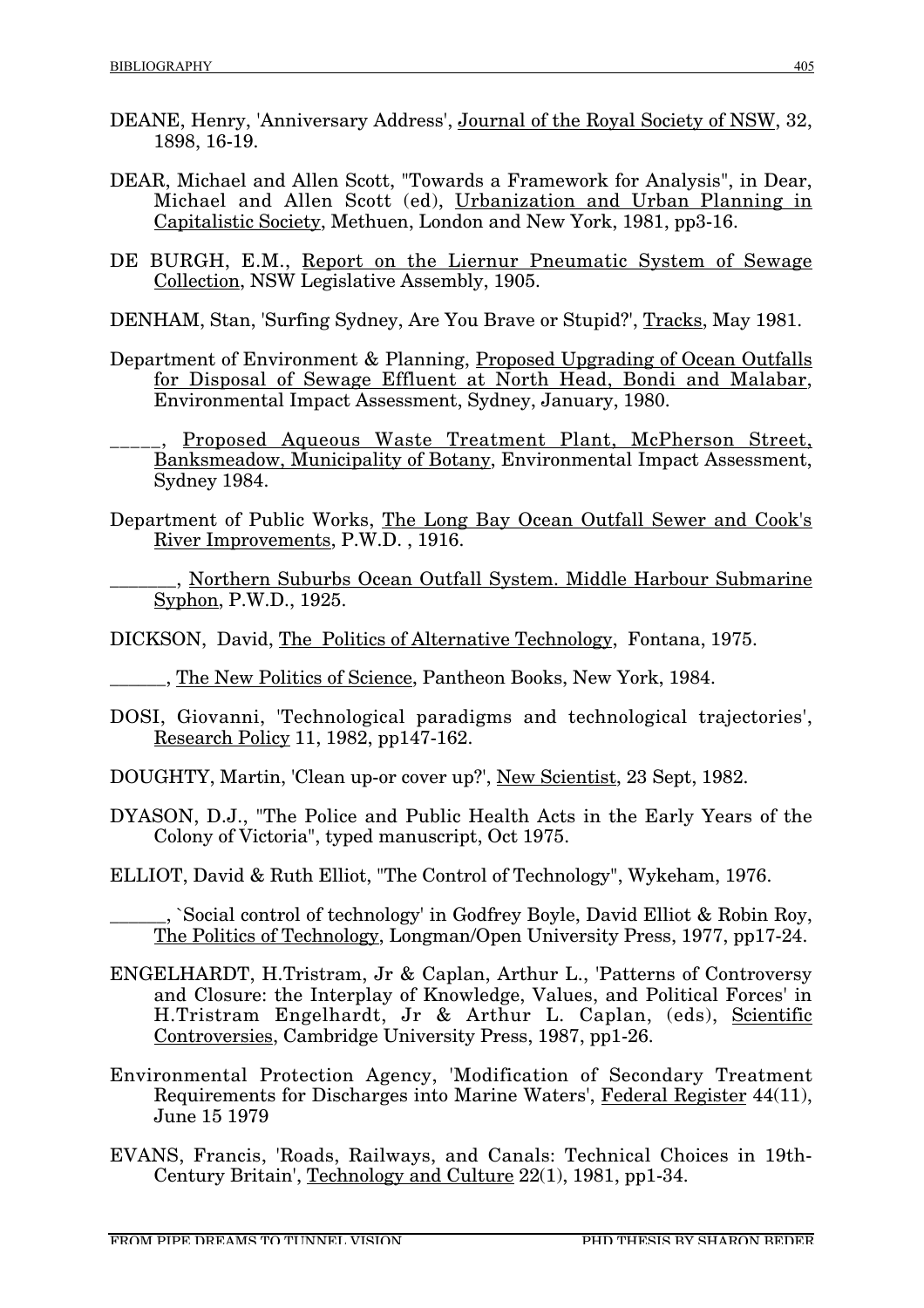EZRAHI, Yaron, 'The Political Resources of American Science', Science Studies 1, 1971, pp117-33.

\_\_\_\_\_\_, 'The Professionalization and Deprofessionalization of Science', in Hans Skoie (ed), Scientifc Expertise and the Public, Institute for Studies in Research and Higher Education, Oslo,1979, pp22-34.

FARNSWORTH, S.T., The Major Amplification of the Sewerage System Necessary Under the Construction Programme 1936-41, 1936.

\_\_\_\_\_\_\_, Elimination of Nuisance From Ocean Outfall Discharges, 1938.

- FEIBLEMAN, James, 'Technology as Skills', Technology and Culture 7(3), 1966, pp318-328.
- FERGUSON, Eugene, 'The Mind's Eye: Nonverbal Thought in Technology', Science 197(4306), 26 Aug 1977, pp827-836.
- FISCHER, Gustave, `Water Carriage System of Sewerage, Its Disadvantages, as applied to the Drainage of Cities and Towns', paper read before the Engineering Association of NSW, 1884.
- FISHER, D.E., Environmental Law in Australia: An Introduction, University of Queensland Press,
- FITZGERALD, Sir T.N, 'The Nature of Disease', Australasian Association for Advancement of Science 9, 1902, pp718-1039.
- FLORMAN, Samuel, The Civilized Engineer, St Martin's Press, New York, 1987.

\_\_\_\_\_\_\_, Blaming Technology: The irrational search for scapegoats, St Martins Press, New York, 1981.

, The Existential Pleasures of Engineering, St. Martins Press, New York, 1976.

- FLYNN, M.J. & Thistlethwayte, D.K.B. , 'Sewage Pollution and Sea Bathing', Air and Water Pollution, Permagon Press, 9, 1965, pp641-53.
- FOLWELL, A. Prescott, Sewerage. The Designing, Construction, and Maintenance of Sewerage Systems, John Wiley & Sons, New York, 1901.
- FOWLER, Robert J., Environmental Impact Assessment, Planning and Pollution Measures in Australia, Australian Govt Publishing Service, Canberra 1982.

FUHRMAN, Ralph , 'History of water pollution control', Journal WPCF 56(4), April 1984, pp306-313.

- GALBRAITH, John Kenneth, The New Industrial State, 2nd ed, Penguin, 1974.
- GERATHY, Greta, 'Sydney Municipality in the 1880s', Journal of the Royal Austalian Historical Society 58(1), March, 1972, pp23-55.
- GERSTL, J.E. & S.P.Hutton, Engineers: The Anatomy of a Profession, Tavistock Publications, 1966.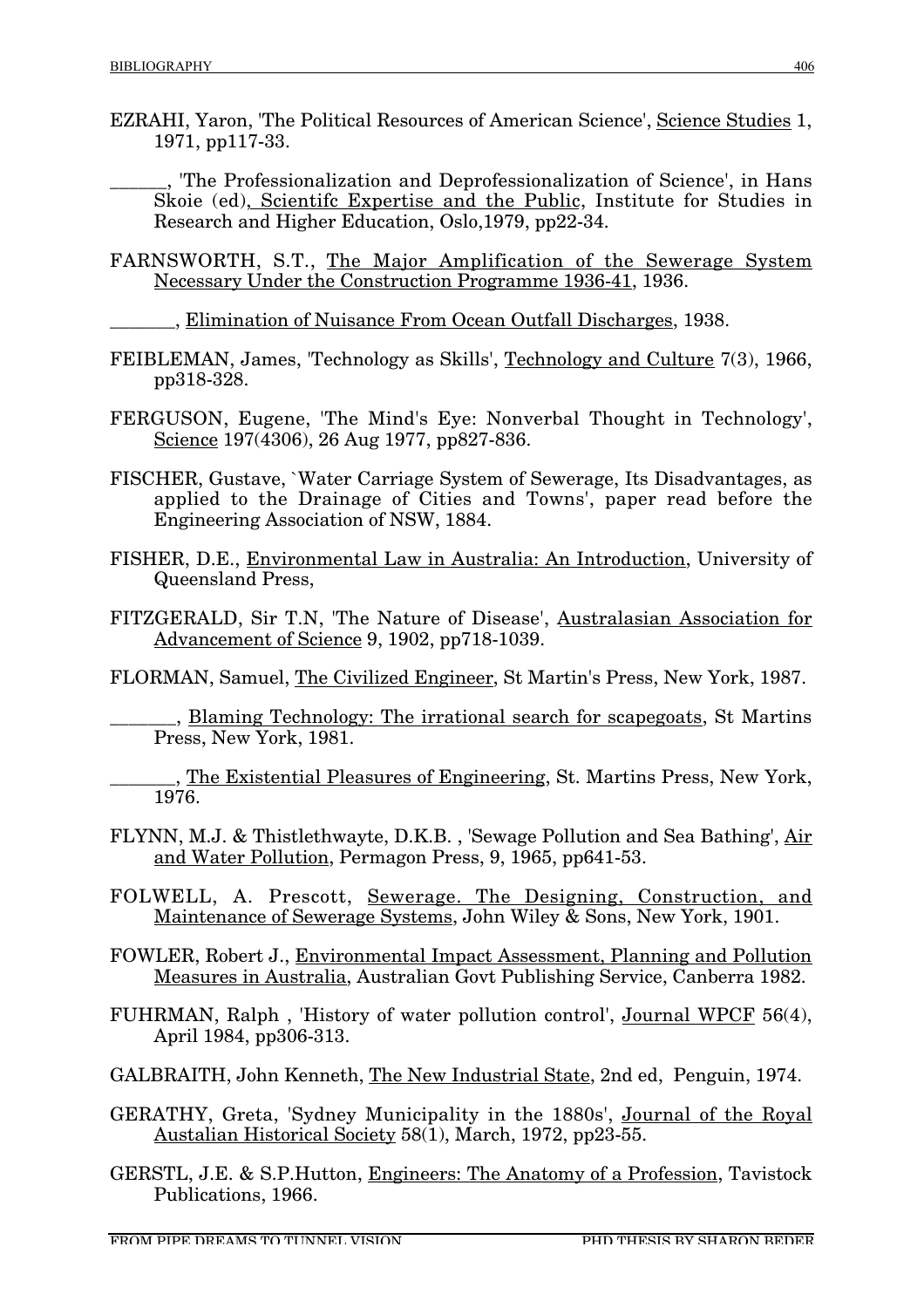- GIBLIN, E.O., 'Notes on the Etiology of Typhoid', Australasian Association for Advancement of Science 4, 1892, pp736- 747.
- GIERE, Ronald N., 'Controversies Involving Science and Technology: A Theoretical Perspective', in H.Tristram Engelhardt, Jr & Arthur L.Caplan, eds, Scientific Controversies, Cambridge University Press, 1987, pp125-150.
- GILPIN, Alan, The Australian Environment: 12 Controversial Issues, Sun Books, Melbourne, 1980.
- GOSDEN, Richard, 'Sewerside Culture', Engineering & Social Responsibility 2(2), March 1985, pp6-7.

<sub>1</sub>, 'Truth Surfacing on Submerged Field', Engineering and Social Responsibility 2(7), August 1985, pp3-5.

- GOYAL, Sagar et al, 'Human Pathogenic Viruses at Sewage Sludge Disposal Sites in the Middle Atlantic Region', Applied and Environmental Microbiology 48(4), Oct 1984, pp758-763.
- GRAVANDER, Jerry, 'The Origin and Implications of Engineers' Obligations to the Public Welfare', PSA 1980 2, 1981, pp443-55.
- GUTTERIDGE, A.GORDON, 'The Relation of Sewerage Systems to the Prevalence of Typhoid and Similar Diseases', Australasian Association for Advancement of Science XVII, 1924, p609.
- GUTTERIDGE Haskins & Davies, Environmental Impact Statement: Aqueous Waste Treatment Plant Banksmeadow, MWDA, December 1983.
- GUTTING, Gary, "Paradigms, Revolutions, and Technology", in Rachel Laudan (ed), The Nature of Technological Knowledge. Are Models of Scientific Change Relevant?, D.Reidel Publishing Co, Holland, 1984, pp47-65.
- HAAS, A.R., 'Nineteenth Century Engineering Societies', in Institution of Engineers Australia, The Value of Engineering Heritage, National Conference Publication No 85/3.
- HAIGH, David John, 'Pollution in New South Wales-Air, Water, Noise and Waste' in Local Government, Planning and Environmental Service, Volume C-Commentary, Butterworths, 1981, chapter 15.
- HALL, A. Rupert, 'Engineering and the Scientific Revolution', Technology and Culture  $2(4)$ , 1961, pp333-341.
- HALL, Timothy, The Ugly Face of Australian Business, Harper & Row, Sydney, 1980.
- HAMLET, William, `Anniversary Address', Royal Society of NSW 34, 1900, pp18- 35.
- HARVEY, David, 'The Urban Process under Capitalism: A Framework for Analysis', in Michael Dear and Allen Scott (eds), Urbanization and Urban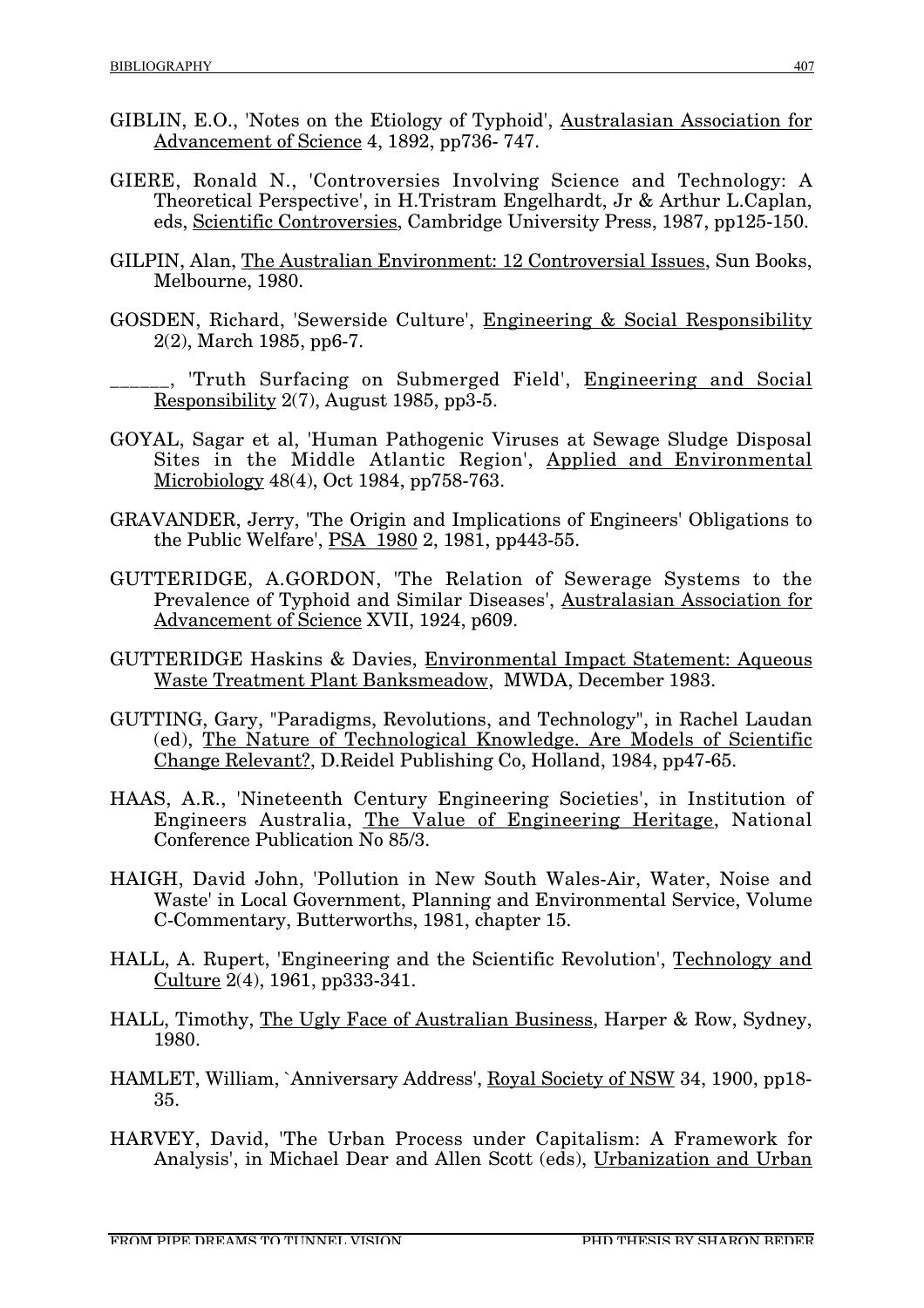Planning in Capitalistic Society, Methuen, London and New York, 1981, pp91-121.

- HAYS, Samuel, Conservation and the Gospel of Efficiency: The Progressive Conservation Movement, 1890-1920, Atheneum, New York, 1977.
- HAZELL, W.R.& Browne, J.H., Report on IAWPR London Conference on Disposal of Sewage Sludge to Sea and Study Tour in U.K. and U.S.A., M.W.S.&D.B., 1981.
- HELLER, Walter, "Coming to Terms with Growth and the Environment", in Sam H Schurr (ed), Energy, Economic Growth and the Environment, John Hopkins University Press, Baltimore, 1972.
- HENRY, F.J.J., The Water Supply and Sewerage of Sydney, Halstead Press, Sydney, 1939.
- HENSON, J.B., 'The Sanitary Aspect of the Site of the Metropolis and Its Environs', Proceedings of the Engineering Association of NSW II, 1886-7, pp92-107.
	- \_\_\_\_\_\_, 'Shone's Hydro-pneumatic System of Drainage', Proceedings of the Engineering Association of NSW III, 1887-8, pp20-35.
	- \_\_\_\_\_\_, 'Remarks on the Scheme Proposed for the Sewerage and Drainage of the Western Suburbs', Proceedings of the Engineering Association of NSW IV, 1888-9, pp12-51.
	- \_\_\_\_\_\_, 'Cook's River: Its Condition and Its Destiny', Proceedings of the Engineering Association of NSW XI, 1895-96, pp39-50.
- HEWITT, A.C., `The Design of Sewage Purification Works', The Commonwealth Engineer, May 1, 1919, pp59-62.
- HICKSON, R.R.P., Parramatta Sewerage Scheme, 1892.
- HIGHAM, L. & ROBSON, F., 'Sewage Treatment and Effluent Discharge to the Ocean from NSW', Environmental Engineering Conference, IEAust, Townsville, July 1981, pp118-124.
- HINTON, Lord, Engineers and Engineering, Oxford University Press, 1970.
- HITCHEN, John & Klamus, Greg, `Trade Waste Discharge Limits; Current Status and Likely Trends', typescript, 1987.

HOBSBAWN, E.J., Industry and Empire, Penguin, 1969.

- HODGES, Michael, 'Means/Ends and the Nature of Engineering', PSA 1980 2, 1981, pp456-463.
- HOY, Suellen, 'Municipal Housekeeping: The Role of Women in Improving Urban Sanitation Practices 1880-1917', in Martin Melosi (ed), Pollution and Reform in American Cities 1870-1930, University of Texas Press, 1980, pp173-195.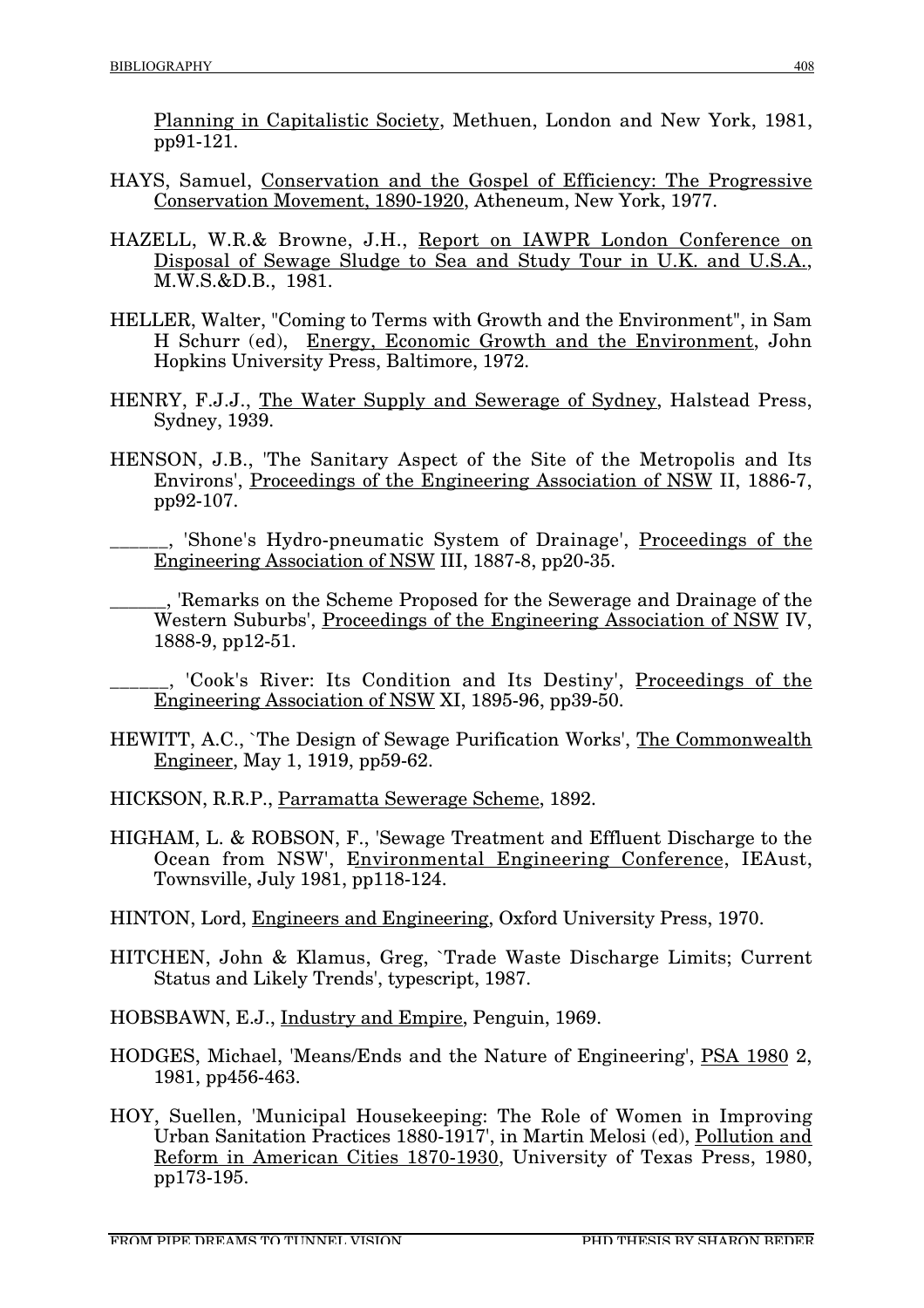\_\_\_\_\_\_, 'The Garbage Disposer, the Public Health, and the Good Life', Technology and Culture 26(4), October 1985, pp758-784.

HUGHES, Thomas, 'Emerging Themes in the History of Technology', Technology and Culture 20(4), 1979, pp697-711.

\_\_\_\_\_\_, Networks of Power: Electrification in Western Society,1880-1930, John Hopkins University Press, Baltimore and London, 1983.

\_\_\_\_\_\_, 'The seamless web: technology, science, etcetera, etcetera', Social Studies of Science 16, 1986, pp281-92.

<sub>n</sub>, 'The evolution of large technological systems', in Bijker et al, <u>The Social</u> Construction of Technological Systems, pp51-82.

- HUTTON, Stanley & Peter Lawrence, German Engineers: The Anatomy of a Profession, Clarendon Press, Oxford, 1981.
- HUTTON, S.P & J.E.Gerstl, 'The Effects of Background and Training on Success in Engineering', in E.G.Semler(ed), The Engineer and Society, Institution of Mechanical Engineers, London, 1973.
- I.E.Aust, Code of Ethics, 1988.
- INGHAM, Neil, Sydney Sewerage: A Factor in Metropolitan Growth, Thesis for MTCP, University of Sydney, 1968.
- INKSTER, Ian, 'Intellectual Dependency and the Sources of Invention: Britain and the Australian Colonies in the 19th Century', paper given at the Anglo-Australian Meeting, Royal Institution, London 1988.
- IRVINE, Ian, Sydney Harbour: Sediments & Heavy Metal Pollution, PhD, University of Sydney, 1980.
- JAMES, Alliston, 'Poisoning Our Mother Ocean', Surfer, October 1987, p44.
- JARVIE, I.C., 'The Social Character of Technological Problems: Comments on Skolimowski's Paper', Technology and Culture 7(3), 1966, pp384-390.
- JONES, R.V., 'Temptations and Risks of the Scientific Adviser', Minerva x(3), July 1972, pp441-451.
- JONES, J. Christopher, Design Methods: Seeds of Human Futures, 1980 edition, John Wiley & Sons, 1980.
- JONES, Trevor, 'The Ventilation of Sewers and the Dwelling', Journal of the Royal Society of NSW 20, 1886, pp339-347.

, 'Sanitation of the Suburbs of Sydney', Journal of the Royal Society of NSW 20, 1886, pp362-369.

JORLING, Thomas, 'The Southern California Bight-Municipal Sewage Discharges: A Study in Ocean Pollution Management', in Virginia Tippie &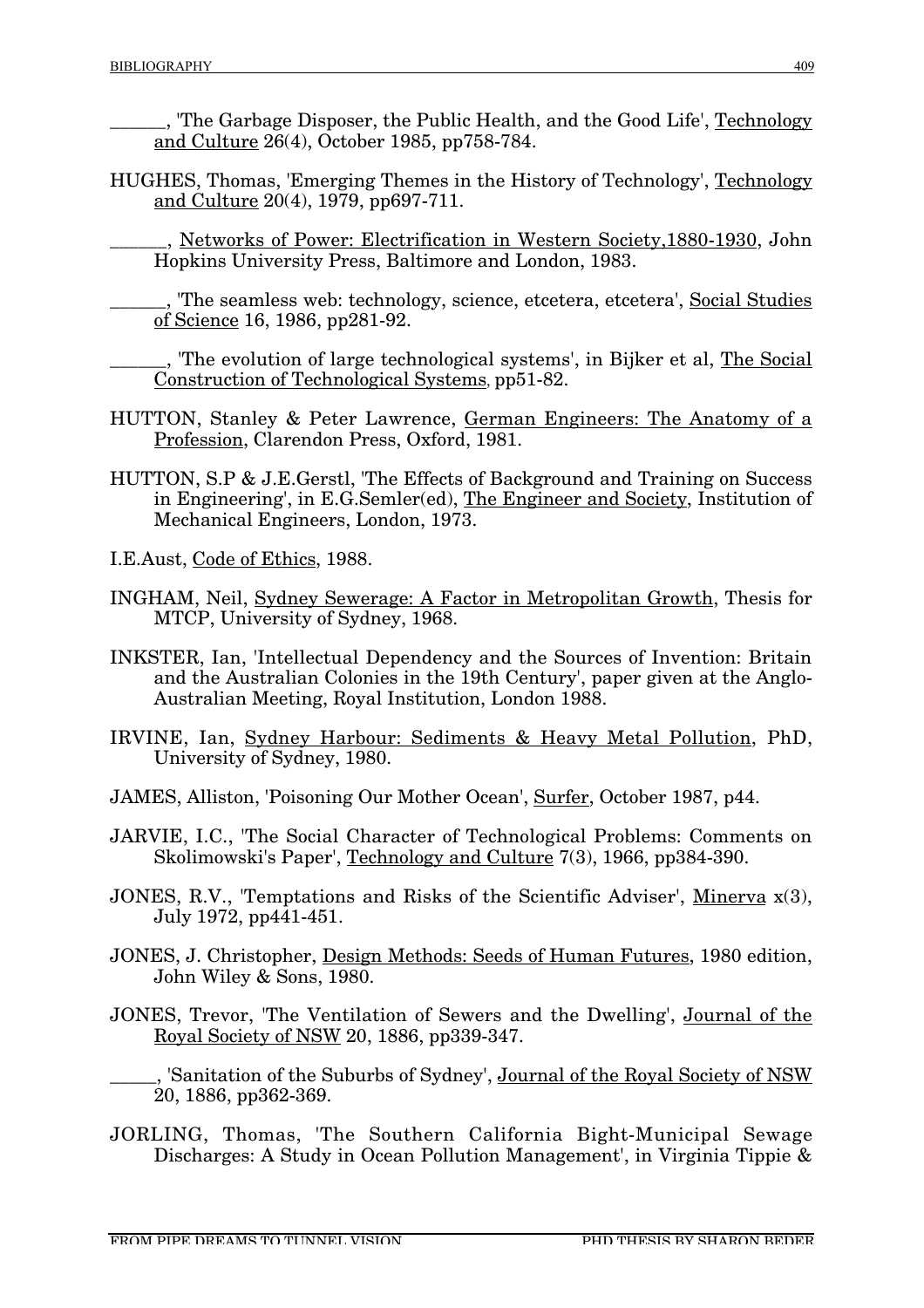Dana Kester(eds), Impact of Marine Pollution on Society, Praeger, 1982, pp251-255.

- JOY, C., Hickson , W. & Buchanan, M., Liguid Waste Management, Botany Bay Working Paper No 2., Botany Bay Project, Canberra, 1978.
- KEARNS, Elizabeth, 'Sydney's sewage . . . and why it ends up on the beach', Direct Action, 1st May 1985, p15.
- KELLY, Max, 'Picturesque and Pestilential: The Sydney Slum Observed 1860-1900', in Max Kelly (ed), Nineteenth-Century Sydney: Essays in Urban History, Sydney University Press, 1978, pp66-80.
- KILLMIER, A.N., 'Charging for Trade Waste Disposal', Thirteenth Conference of Administrative Officers of Water Supply and Sewerage Authorities of Australia, 1972.
- KING, Lauriston, R. & Melanson, Philip H., 'Knowledge and Politics: Some Experiences from the 1960s', Public Policy XX, Winter 1972, pp83-101.
- KIRA, A., The Bathroom, Ithaca, 1966, p4.
- KIRKMAN, A.J., "The Communication of Technical Thought", in E.G.Semler (ed), The Engineer and Society, Institution of Mechanical Engineers, London, 1973, pp180-185.
- KNETSCH, Jack, 'Alternative Pollution Control Strategies', Australian Quarterly 45(4), Dec 1973, pp5-17.
- KORNHAUSER, William, Scientists in Industry: Conflict & Accomodation, University of California Press, 1963.
- KRAMER, Howard, 'Agitation for Public Health Reform in the 1870s Part 1', Journal of the History of Medicine 3, Autumn 1948, pp473-88.

\_\_\_\_\_\_, 'Agitation for Public Health Reform in the 1870s - Part 2', Journal of the History of Medicine 4, Winter 1949, pp75-89.

- KRANZBERG, Melvin, 'Technology and History: "Kranzberg's Laws"', Technology and Culture 27(2), 1986, pp544-560.
- KUHN, Thomas S., The Structure of Scientific Revolution, 2nd ed, University of Chicago Press, 1970.
- LARCOMBE, F.A., The Origin of Local Government in New South Wales 1831- 1858, Vol. 1, Sydney University Press, 1973.

. The Stabilization of Local Government in New South Wales 1858-1906, Vol. 2, Sydney University Press, 1976.

LARSON, Magali Sarfatti, The Rise of Professionalism: A Sociological Analysis, University of California Press, 1977.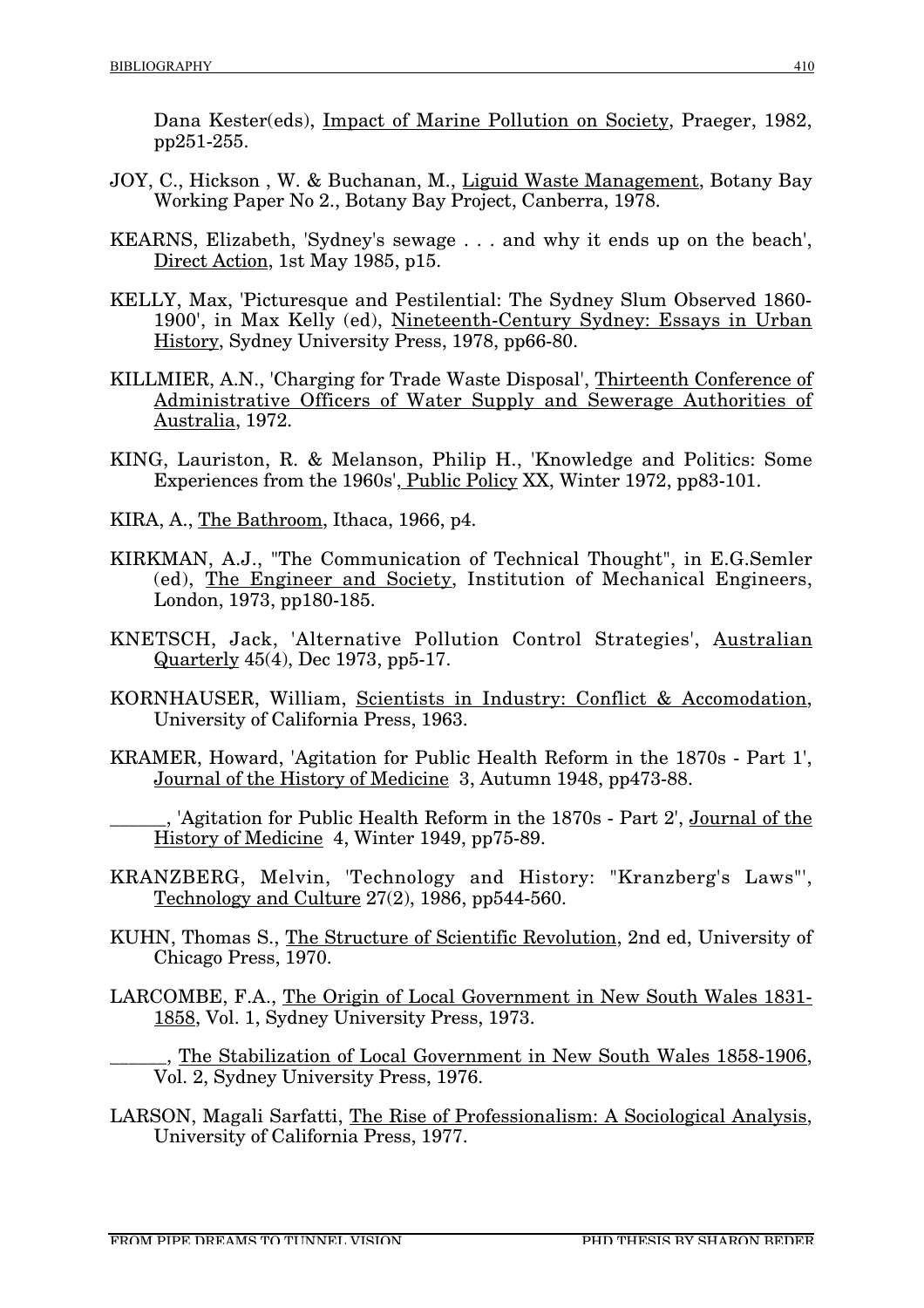- LATHAM, Baldwin, Sanitary Engineering: A Guide to the Construction of Works of Sewerage and Drainage with Tables, 2nd ed, E.&F.N.Spon, London, 1878.
- LAUDAN, Rachel, 'Conference Report: Models of Scientific and Technological Change', Technology and Culture 23(1), 1982, pp78-80.

"Cognitive Change in Technology and Science", in Rachel Laudan, (ed), The Nature of Technological Knowledge. Are Models of Scientific Change Relevant?, D.Reidel Publishing Co, Holland, 1984, pp83-104.

\_\_\_\_\_\_ (ed), The Nature of Technological Knowledge. Are Models of Scientific Change Relevant?, D.Reidel Publishing Co, Holland, 1984.

- LAURENT, John, 'The Science and Nonscience of Sewage Disposal', Underwater 16, Autumn 1986.
- LAW, John, 'International workshop on new developments in the social studies of technology', 4S Review 2(4), 1984, pp9-13.

\_\_\_\_\_\_, "Technology and heterogeneous engineering:the case of Portuguese Expansion", in Bijker et al, The Social Construction of Technological Systems, pp111-134.

LAYTON, Edwin Jr, The Revolt of the Engineers: Social Responsibility and the American Engineering Profession, The Press of Cape Western Reserve University, Cleveland and London, 1971.

\_\_\_\_\_\_, 'Mirror-Image Twins: The Communities of Science and Technology in 19th-Century America', Technology and Culture 12(4), 1971, pp562-580.

<sub>\_</sub>, 'Technology as Knowledge', <u>Technology and Culture</u> 15(1), 1974, pp31-41.

- LEEDS, Charles, Rawn, A.M., Thomas, Franklin, Review and Report on Plans for an Ocean Outfall for the City of Los Angeles at Hyperion, Board of Consulting Engineers, 1946.
- LEVINE, Max et al, 'Characteristics and Expeditious Detection of Bacterial Indices of Pollution of Marine Bathing Beaches', in E..A.Pearson (ed), Proceedings of the First International Conference on Waste Disposal in the Marine Environment, Pergamon Press, 1959, pp12-28.
- LEWIS, C.D., 'Fate Of Human Enteroviruses in Sewage Discharged into New Zealand Coastal Waters' in 1985 Australasian Conference on Coastal and Ocean Engineering, Preprints of Papers - vol. 1, IEAust, IPENZ, NWSCO, 1985, pp221-228
- LEWIS, R.A., Edwin Chadwick and the Public Health Movement, 1832-1854, London, 1952.
- LLOYD, Clem, "Environmental Protection Law and Ocean Outfall Sewerage: The Newcastle Experience", 28 July 1986.
- LONGLEY, Colonel F.F., 'The Sanitary Engineer and His Place in Relation to Public Health in Australia', I E Aust Transactions 4, 1923.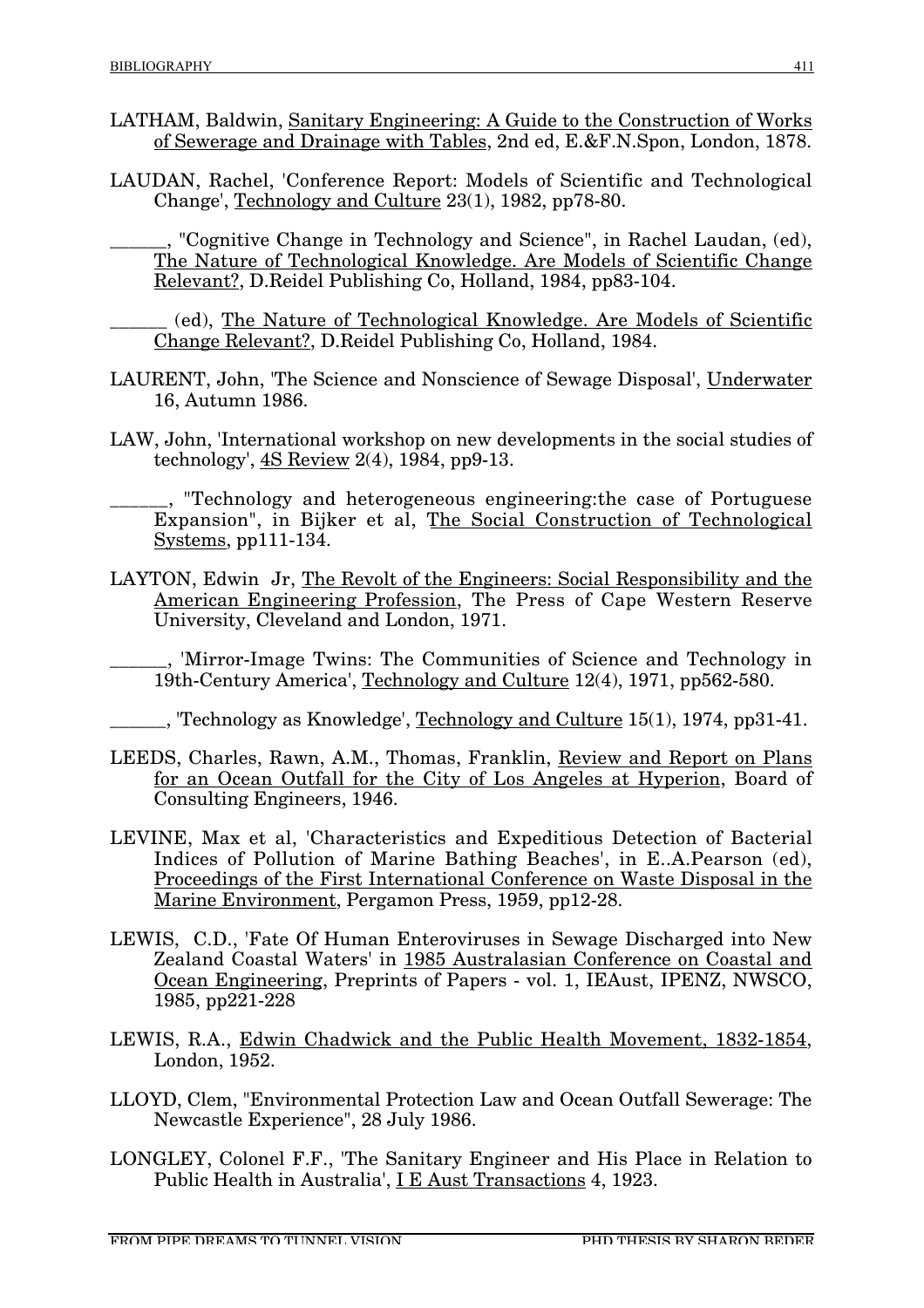- LOUTIT, Margaret, 'The Fate of Certain Bacteria and Heavy Metals in Sewage Discharged Through an Ocean Outfall', 1985 Australasian Conference on Coastal and Ocean Engineering, Preprints of Papers - vol. 1, IEAust, IPENZ, NWSCO, 1985, pp211-220.
- "Lucifer", Pneumatic High Pressure Sewerage for Cities, Towns and Villages: An Essay on the Sewerage Question, pamphlet, Sydney, 1881.
- M.W.S.&D.B., Vacuum Sewerage Systems, Technical Report, May, 1979.
- M.W.S.&D.B., North Head and Ocean Outfall Re-evaluation of Treatment and Disposal Options, Sept 1977.
- M.W.S.&D.B., "Malabar Water Pollution Control Plant, WPCP 2, Description of Existing Facilities and Upgrading Requirements, Technical Data", 14th February 1985.
- M..W.S.&D.B., Determining Authorities Report on Deepwater Submarine Outfalls for the Disposal of Sewage Effluent at North Head, Bondi and Malabar, April 1982.
- MCIVER, R., Report of the Ministerial Task Force to Review Sydney Water Board, 31 August 1983.
- MACKENZIE, Donald & Judy Wajcman (eds), The Social Shaping of Technology: How the Refrigerator Got its Hum, Open University Press, 1985.
- MACKENZIE, Donald, "Missile accuracy: A case study in the social processes of technological change", in Bijker et al, The Social Construction of Technological Systems, pp195-222.
- MCMULLIN, Ernan, 'Scientific Controversy and its Termination' in Engelhardt & Caplan, Scientific Controversies, pp49-92.
- MACRAE, Duncan, Jr, 'Technical communities and political choice', Minerva xiv(2), summer, 1976, pp169-90.
- MACTAGGART, N, Report on the Sewerage of Sydney, 1935.
- MANCE, G, 'Water Quality Standard in Relation to the European Community', Journal of the Institute of Water Pollution 85(1), 1986, pp25-33.
- MANN, Paul, 'Sewerage: After the Flush', Australian Geographic, April 1986, pp95-105.
- MARTIN, Brian, 'Analyzing the Fluoridation Controversy: Resources and Structures', Social Studies of Science 18, 1988, pp331-63.
- MARTIN, Mike & Roland Schinzinger, Ethics in Engineering, McGraw- Hill Book Co, 1983.
- MATTHEWS, A.J., 'Hydrographic Surveys for Sewer Outfalls', Sydney Water Board Journal, July 1959, pp33-37.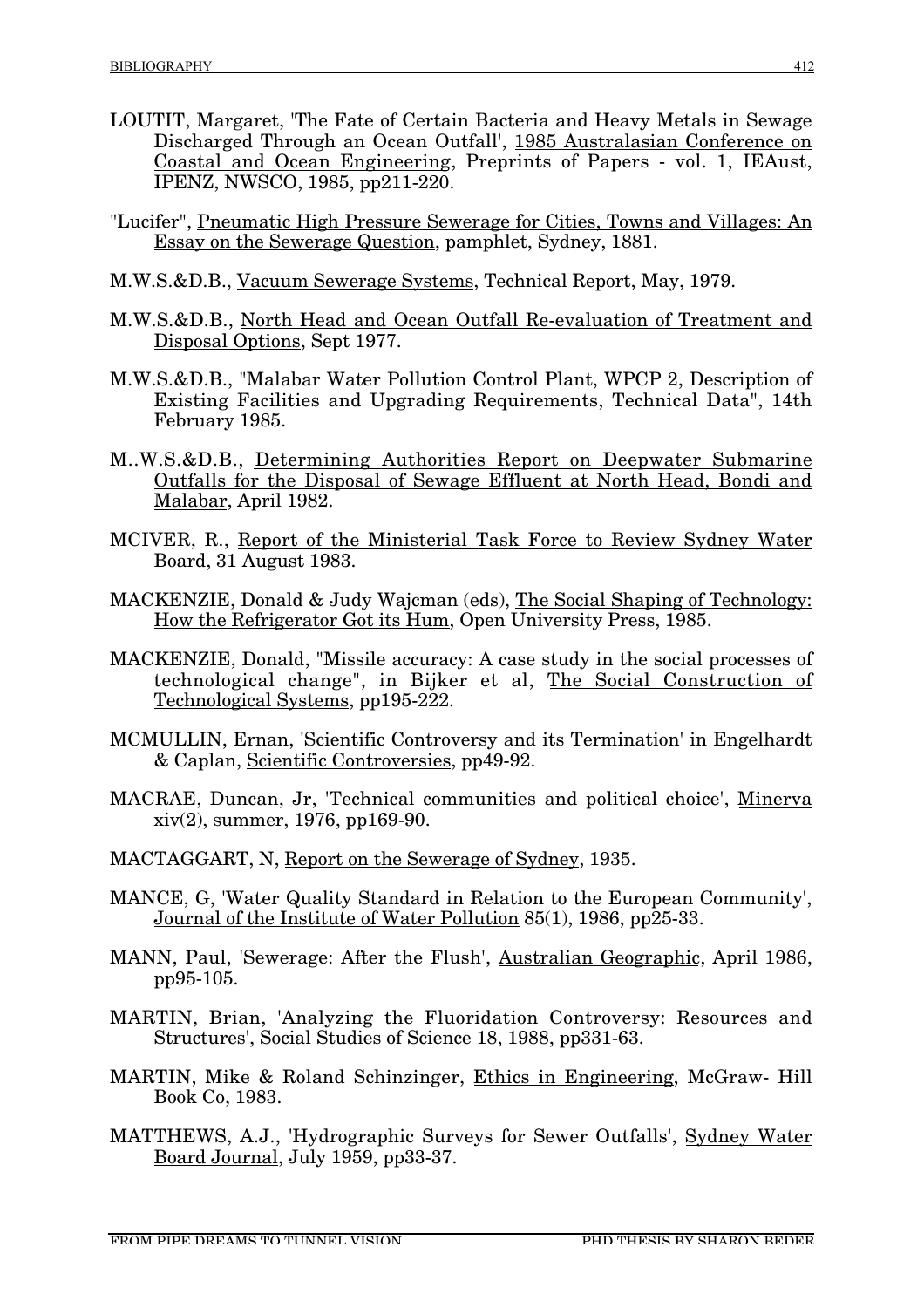- MAULT, A., 'The Sewerage of a Seaside Town', Australasian Association for Advancement of Science 4, 1892, pp768-779.
	- \_\_\_\_\_\_\_, 'Urban Sanitation', Australasian Association for Advancement of Science 5, 1893, pp176-195.
- MAUNSELL and Partners, Banksmeadow Aqueous Waste Treatment Plant, Randwick Municipal Council, November, 1984,
- MAYNE, A.J.C., Disease, Sanitation and the "Lower Orders": Perception and Reality in Sydney, 1875-1881, PhD Thesis, Australian University, 1980.
	- \_\_\_\_\_\_\_, Fever, Squalor and Vice: Sanitation and Social Policy in Victorian Sydney, 1982.
- MAYR, Otto, "The Science-Technology Relationship", in Barry Barnes & David Edge (eds), Science in Context: Readings in the Sociology of Science, Open University Press, 1982.
- MAZUR, Allan, 'Disputes Between Experts', Minerva XI(2), April 1973, pp243- 261.
- \_\_\_\_\_\_, 'Opposition to Technological Innovation', Minerva XII(1), Spring 1975, pp58-81.
- MELNICK, Joseph, "Viruses in water: An Introduction", in Gerald Berg et al (eds), Viruses in Water, pp3-11.
- MELOSI, Martin (ed), Pollution and Reform in American Cities 1870-1930, University of Texas Press, 1980.
	- \_\_\_\_\_\_\_, Garbage in the Cities: Refuse, Reform and the Environment, 1880-1980, Texas A & M University Press, 1981. .
- MENDELSOHN, Everett Mendelsohn, 'Political Anatomy of Controversy in the Sciences' in Engelhardt & Caplan, Scientific Controversies, pp93-124.
- METCALF, Leonard & Eddy, Harrison, American Sewerage Practice, vol III, 1st ed, McGraw-Hill, New York, 1915.
- MEYER, Henry, The Story of the Sanitary Engineer, New York, 1927.
- MITCHELL, Robert Cameron, "Since Silent Spring: Science, Technology and the Environnmental Movement in the United States", in Hans Skoie (ed), Scientifc Expertise and the Public, Institute for Studies in Research and Higher Education, Oslo, 1979, pp171-207.
- MOORE, B, 'The Risk of Infection Through Bathing in Sewage-Polluted Water', in E..A.Pearson (ed), Proceedings of the First International Conference on Waste Disposal in the Marine Environment, Pergamon Press, 1959, pp29- 37.

\_\_\_\_\_\_, 'Sewage Contamination of Coastal Bathing Waters in England and Wales', Journal of Hygiene 57, 1959, pp435-72.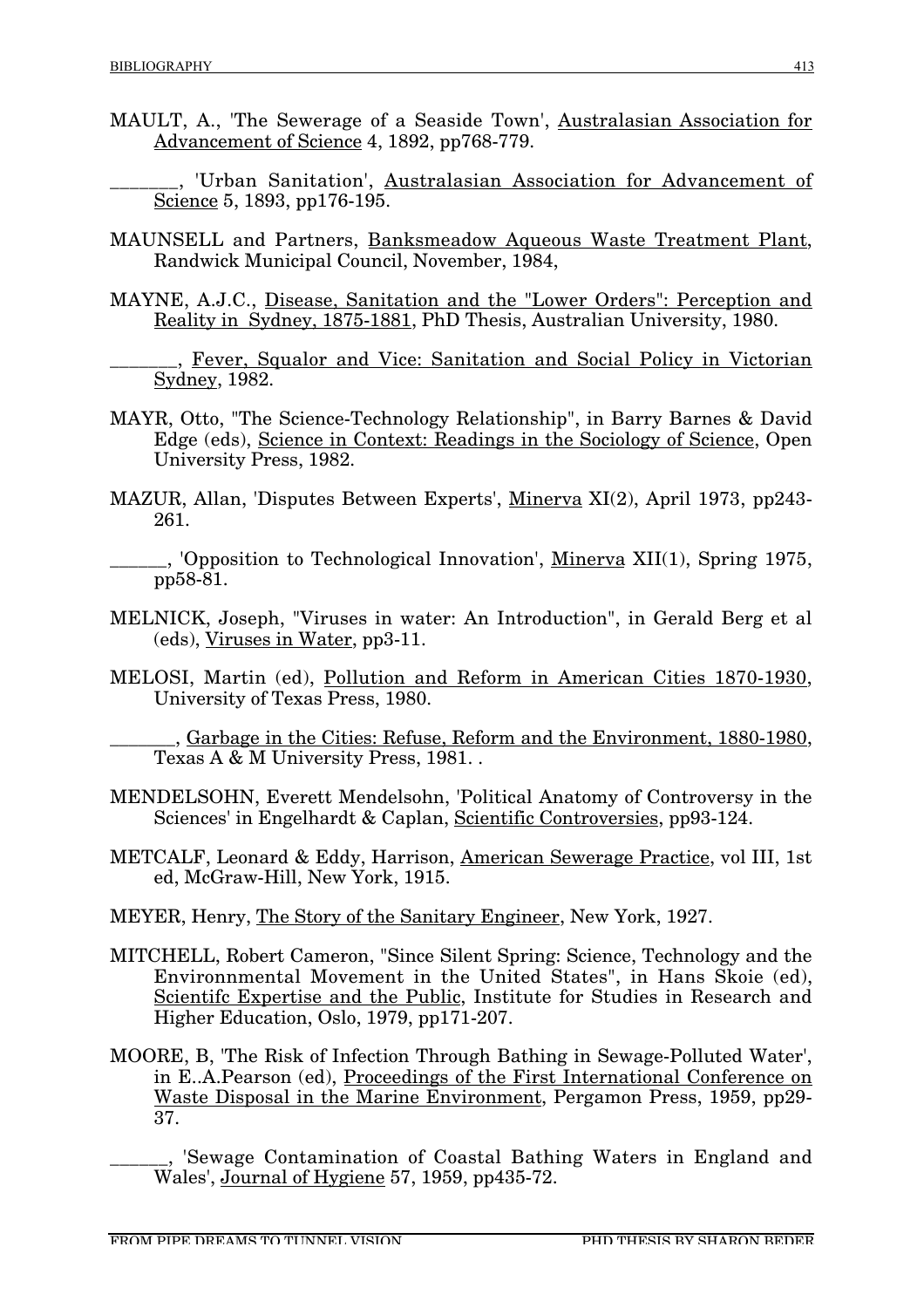\_\_\_\_\_\_, 'The Case Against Microbial Standards for Bathing Beaches, in A.L.H. Gameson (ed), Discharge of Sewage From Sea Outfalls, Pergamon, Oxford, 1975, pp103-109.

- MOORE, D.D. & Wright,J.J., `Water and Wastewater Monitoring in the Sydney Estuaries', in Industrial Waste Water - A symposium on Recent Developments, UNSW, 1972.
- MOORE, Tim Moore, 'Labor Sewerage Priorities Misguided', Environment Newsletter, June 1987.
- \_\_\_\_\_\_, 'Pollution', Environment Newsletter, August 1987.
- MOREAU, Michael, Santa Monica Bay: Spills of Indifference', Surfer, December 1987, p36-7.
- MOSLEY, James, 'Epidemiological Aspects of Microbial Standards for Bathing Beaches' in A.L.H. Gameson (ed), Discharge of Sewage From Sea Outfalls, Pergamon, Oxford, 1975, pp85-93.
- MOWERY, David & Rosenberg, Nathan, 'The influence of market demand upon innovation: a critical review of some recent empirical studies', Research Policy 8, 1979, pp102-153.
- MULLINS, George, 'Tuberculosis and the Public Health', Australasian Association for Advancement of Science 6, 1898, pp1054- 1058.
- MULLINS, T, 'Submarine Sewerage Out-Fall', Communique 2, August 1981
- MULKAY, Michael, 'Knowledge and Utility: Implications for the Sociology of Knowledge', *S*ocial Studies of Science 9, 1979, pp63-80.
- National Academy of Sciences & Nat Academy of Engineering, Wastes Management Concepts for the Coastal Zone, 1970 .
- NELKIN, Dorothy, 'Scientists in an Environmental Controversy', Science Studies 1, 1971, pp245-261.

\_\_\_\_\_\_\_, 'The political impact of technical expertise', Social Studies of Science 5, 1975, pp35-54.

\_\_\_\_\_\_\_, 'Scientists and Professional Responsibility: The Experience of American Ecologists', Social Studies of Science 7, February 1977, pp75-95.

\_\_\_\_\_\_\_(ed), Controversy: Politics of Technical Decisions, 1984.

. Selling Science: How the Press Covers Science and Technology, W.H.Freeman & Co, New York, 1987.

NELKIN, Dorothy & Pollock, Michael, 'The Politics of Participation and the Nuclear Debate in Sweden, the Netherlands, and Austria', Public Policy 25(3), summer 1977, pp333-357.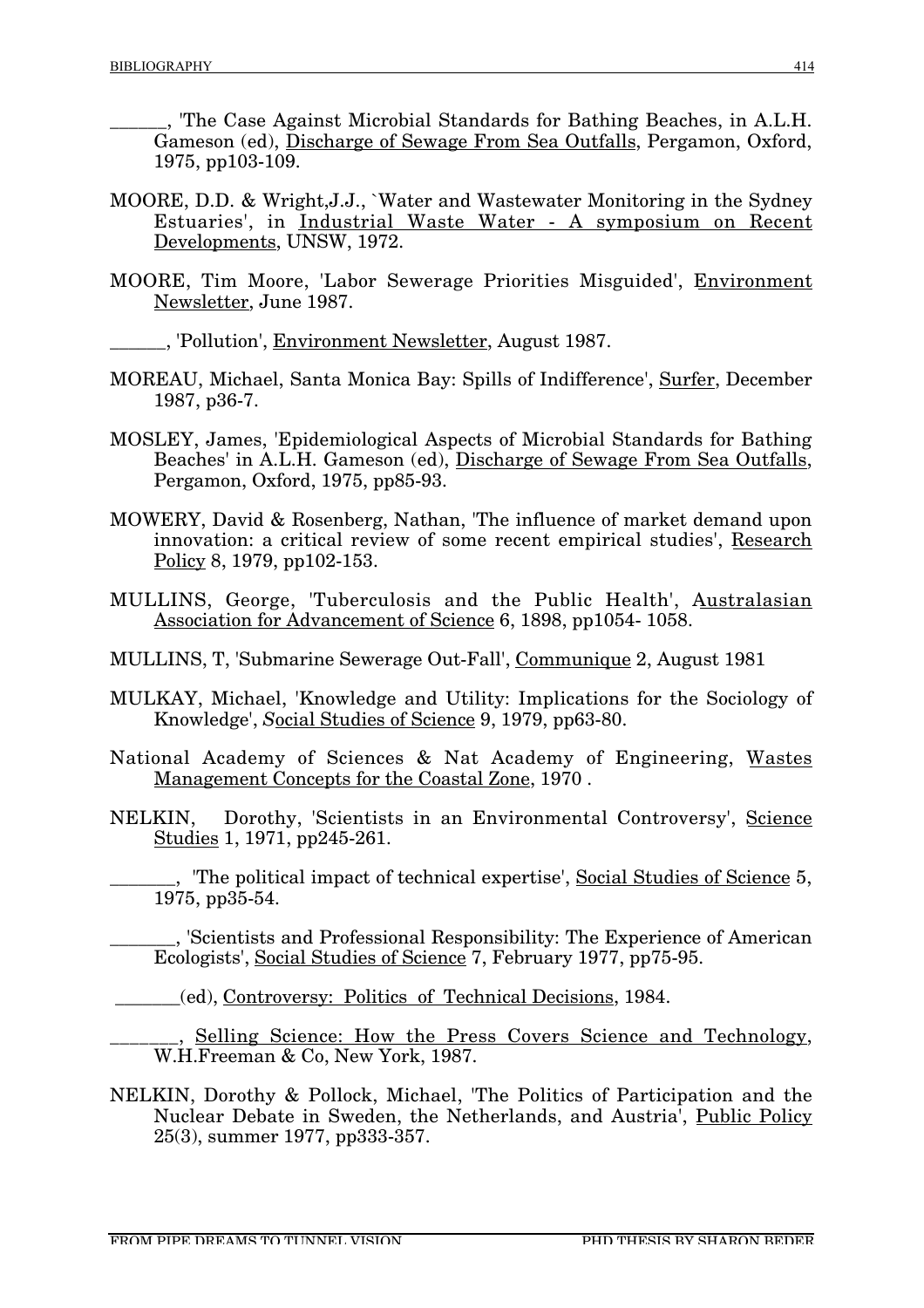- NELSON, Richard & Winter, Sidney , 'In search of useful theory of innovation', Research Policy 6, 1977, pp36-76.
- NICHOLS, K. Guild, 'The De-Institutionalisation of Technical Expertise', in Hans Skoie (ed), Scientifc Expertise and the Public, Institute for Studies in Research and Higher Education, Oslo, 1979, pp35-49.
- NOBLE, David, America By Design: Science, Technology and the Rise of Corporate Capitalism, Alfred A Knopf, New York, 1977.
	- \_\_\_\_\_\_, The Forces of Production: A Social History of Industrial Automation, Knopf, New York, 1984.
- NSW Government, "Clean Waters Act 1979", No 78, Reprinted 25th February, 1982.
- O'BRIEN, W.O., 'Supply of Water to the Metropolis', Edinburgh Review 91, April 1850, pp377-408.
- OTWAY, Harry & Peltu, Malcolm (eds), Regulating Industrial Risks: Science, Hazards and Public Protection, Butterworths, 1985.
- PACEY, Arnold, The Culture of Technology, Basil Blackwell, 1983.
- PALMER, Roy, The Water Closet: A New History, Newton Abbot, 1973.
- Parliamentary Standing Committee on Public Works, Drainage Works, North Shore, 1888.
- \_\_\_\_\_\_, Sewerage Works for Parramatta, Second Report, 1894.
- \_\_\_\_\_\_, Scheme for Treatment of Sewage at the Western Suburbs Outfall on the Rockdale Sewage Farm, 1905.
- \_\_\_\_\_\_, Scheme of Sewerage for the Municipality of Drummoyne, Report, 1906.
- . Disposal of Sewage from the Western, Southern, Illawarra, and Botany Districts, 1908.
	- \_\_\_\_\_\_, Proposed System of Sewerage, With Ocean Outfall, for the Northern Suburbs of Sydney, 1916.
- PEARCE, Fred, 'The Unspeakable Beaches of Britain', New Scientist, 16th July 1981, pp139-143.

\_\_\_\_\_\_\_, Watershed, Junction, 1982.

\_\_\_\_\_\_\_, 'The Great Drain Robbery', New Scientist, 15th March, 1984, pp10-16.

- PERRUCCI, Robert, 'Engineering: Professional Servant of Power', American Behavioural Scientist 14(4), April 1971, pp492-506.
- PERRUCCI, Robert & Joel Gerstl (eds), The Engineers and the Social System, John Wiley & Sons, 1969.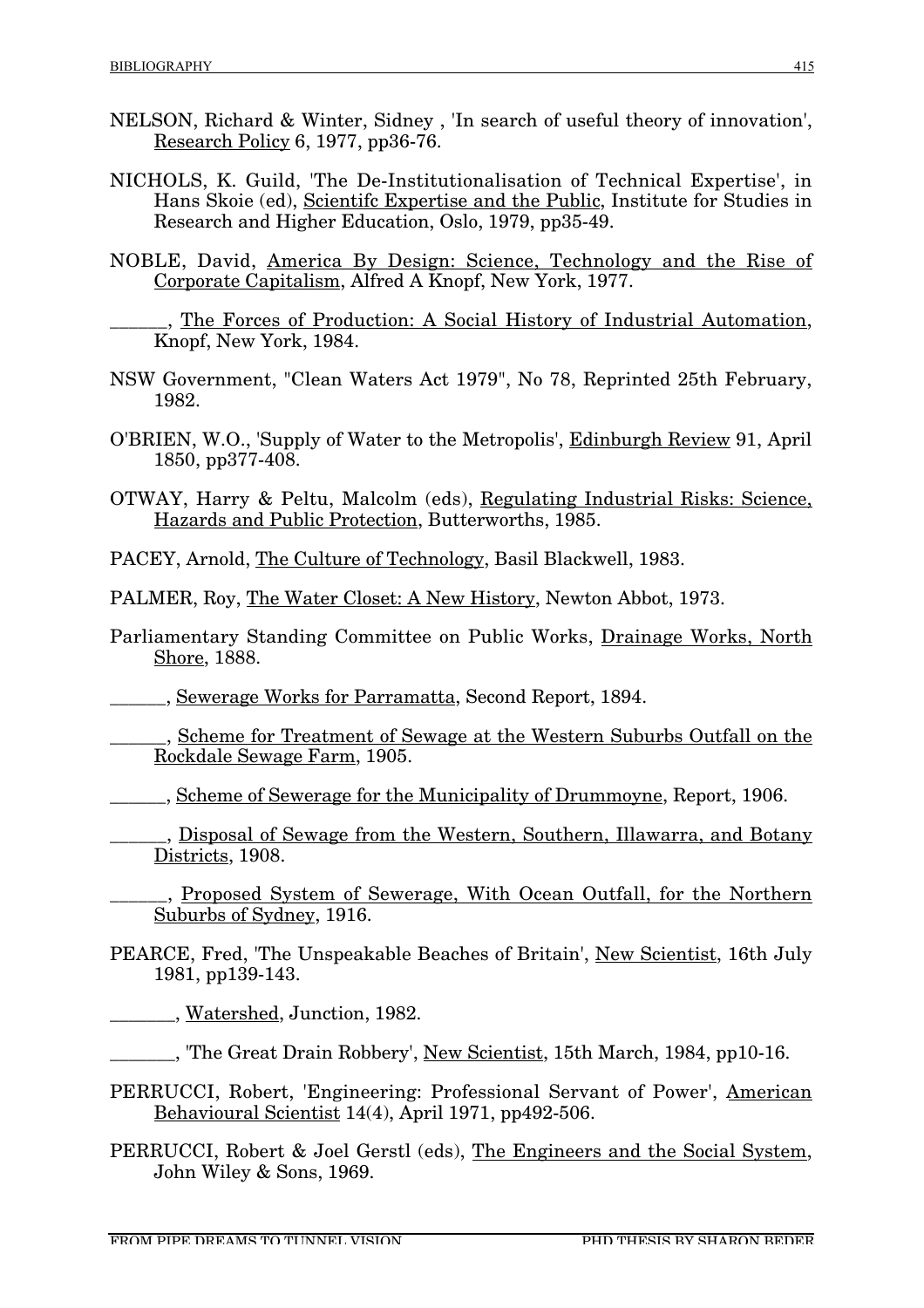\_\_\_\_\_\_\_, Profession Without Community: Engineers in American Society, Random House, New York, 1969.

- PETERSON, Jon A, 'The Impact of Sanitry Reform Upon American Urban Planning, 1840-1890', Journal of Social History 13, Fall 1979, pp83-103.
- PETROSKI, Henry, To Engineer is Human: The Role of Failure in Successful Design, St Martins Press, New York, 1985.
- PIERCE, E.W.T.& Parkes, B., The Control and Treatment of Trade Wastes in Sewerage Systems, Report on Visit to Europe, South Africa and Singapore, MWS&DB, 1970.
- PIERCE, E.W.T.and Ralph, C.S., `Principles and Practices Relating to the Acceptance of Trade Wastes into the Sydney Water Board's Systems', in Royal Australian Chemical Institute, Process Chemistry Group, Industrial Waste Water: A Symposium of Recent Developments, UNSW, 1972.
- PINCH, Trevor, 4S Review 3(4), Winter 1985, pp24-6.
- PINCH, Trevor & Bijker, Weibe , 'The social construction of facts and artifacts: or how the sociology of science and sociology of technology might benefit each other', Social Studies of Science 14,1984, pp399-441.
	- \_\_\_\_\_\_, 'Science, Relativism and the New Sociology of Technology: Reply to Russell', Social Studies of Science 16,1986, pp347-60..
- \_\_\_\_\_\_, "The social construction of facts and artifacts: or how the sociology of science and sociology of technology might benefit each other", in Bijker et al , The Social Construction of Technological Systems, pp17-50.
- PLATT, Howard, 'Planners and Pollution: afloat on a sea of ignorance', New Scientist, 22 November, 1984, pp34-5.
- POLLACK, Michael, 'Public Participation', in Harry Otway & Malcolm Peltu (eds), Regulating Industrial Risks: Science, Hazards and Public Protection, Butterworths, 1985, pp76-93.
- PRANDY, Kenneth, Professional Employees: A Study of Scientists & Engineers, Faber & Faber Ltd, London, 1965.
- PRATTE, Tom, 'Dishonorable Discharge: Are you Surfing in a Sewer?', Surfer Magazine 27(4), April 1986, pp38,108.
- PRIMACK, Joel & von Hippel, Frank, Advice and Dissent: Scientists in the Political Arena, Basic Books, New York, 1974.
- QUAIFE, F.H., 'Notes on the Sanitary Condition of the Eastern Suburbs, etc', Journal of the Royal Society of NSW 20, 1886, pp350-359.
- RAPP, Friedrich (ed), Contributions to a Philosophy of Technology: Studies in the Structure of Thinking in the Technological Sciences, D.Reidel Publishing Co, Holland, 1974.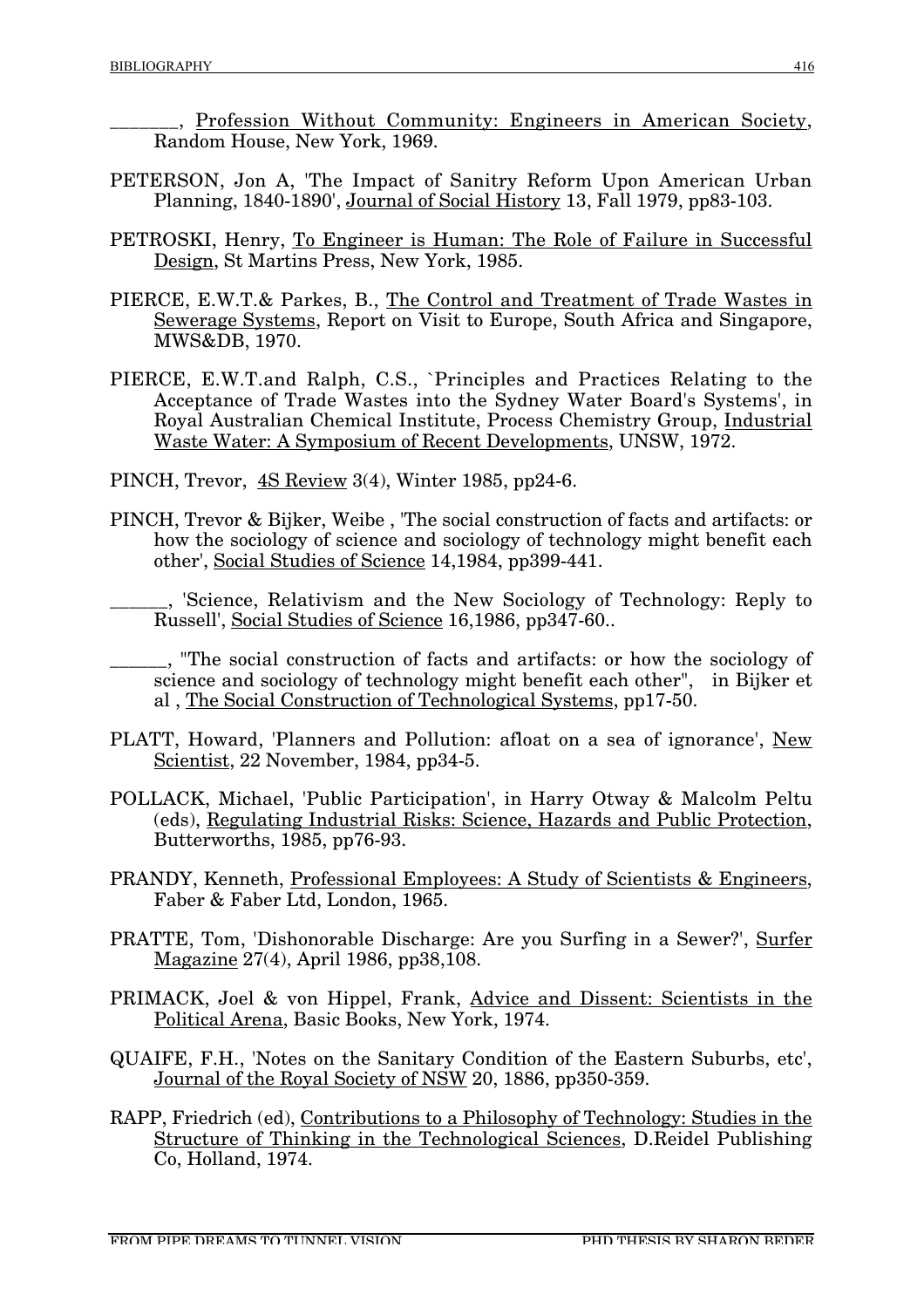- RAVENAL, Mazyck (ed), A Half Century of Public Health, New York, 1921.
- RAWN, A.M., 'Fixed and Changing Values in Ocean Disposal of Sewage and Wastes', in E..A.Pearson (ed), Proceedings of the First International Conference on Waste Disposal in the Marine Environment, Pergamon Press, 1959, pp6-11.
- REYNOLDS, Reginald, Cleanliness and Godliness, George Allen & Unwin, London, 1943.
- RICHARDSON, B.J. & Waid, J.S., 'Polychlorinated Biphenyls (PCBs): An Austraian Viewpoint on a Global Problem', Search 13(1-2), Feb/Mar 1982, pp17-25.
- RIDGEWAY, James, The Politics of Ecology, E.P.Dutton & Co, New York, 1970.
- RIDOUT, Graham, 'Sewage: Why are we Getting a Raw Deal', Windsurf Magazine, March 1987.
- RIP, Arie, 'Experts in Public Arenas', in Harry Otway & Malcolm Peltu (eds), Regulating Industrial Risks: Science, Hazards and Public Protection, Butterworths, 1985, pp94-110.
- RITTI, R. Richard, The Engineer in the Industrial Corporation, Columbia University Press, 1971.
- ROBINSON, Henry, Sewerage and Sewage Disposal, E.&F.N.Spon, London, 1896.
- ROGERS, C.Thomas, 'The End-Use Problem in Engineering Ethics', PSA 1980 2, 1981, pp464-480.
- ROGERS, G.F.C, The Nature of Engineering: A Philosophy of Technology, MacMillan, 1983.
- ROGERS, John, 'Combined and Separate Systems of Sewerage', Australasian Association for Advancement of Science 6, 1895, pp773-775.
- ROSEBY, T.J., Sydney's Water Supply and Sewerage 1788 to 1918, William Applegate Gullick, Government Printer, Sydney, 1918.
- ROSEN, George, 'Disease, Debility, and Death', in Dyos, H.J and Michael Wolff (ed), The Victorian City, Routledge & Kegan Paul, London and Boston, 1973, pp603-624.
- ROSENBERG, Charles, No Other Gods: On Science and American Social Thought, John Hopkins University Press, Baltimore, 1976.
- ROSENBERG, Nathan, Perspectives on Technology, Cambridge University Press, 1976.
- ROSENKRANTZ, Barbara Gutmann, Public Health and the State: Changing Views in Massachusetts, 1842-1936, Cambridge, 1972.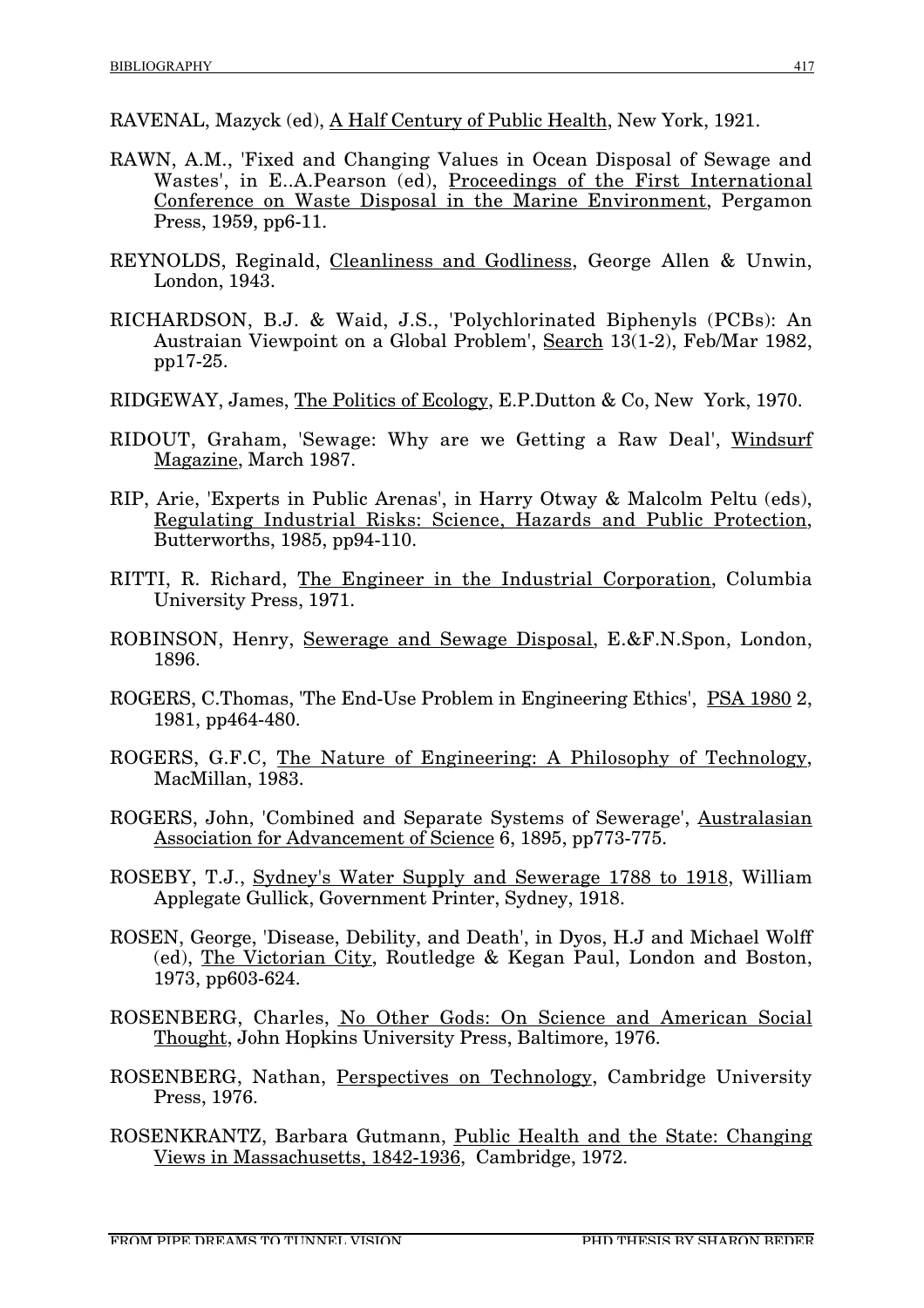\_\_\_\_\_\_, 'Cart Before Horse: Theory, Practice and Professional Image in American Public Health, 1870-1920', Journal of the History of Medicine and Allied Sciences 29, January 1974, pp55-73.

- ROTHSCHILD, Joan (ed), "Machina Ex Dea: Feminist Perspectives on Technology", Pergamon Press, 1983.
- Royal Commission on Sewage Disposal, Methods of Treating and Disposing of Sewage, Fifth Report, London, 1908.
- ROYSTON, M.G., 'Making Pollution Prevention Pay', in Donald Huisingh & Vicki Bailey (eds), Making Pollution Prevention Pay: Ecology with Economy as Policy, Pergamon Press, 1982, pp1-16.
- RUSS, Peter & Tanner, Lindsay, The Politics of Pollution, Visa, 1978.
- RUSSELL, Stewart, 'The social construction of artefacts: a response to Pinch and Bijker', Social Studies of Science 16, 1986, pp331-46.
- RUSSELL, Stewart & Williams Robin, 'Opening the Black Box and Closing it Behind You: On Microsociology in the Social Analysis of Technology', paper to the British Sociological Association Conference, revised version, 1987.
- RYAN, Paul, Submarine Ocean Outfall Sewers, internal S.P.C.C .report, undated.
- SANDERCOCK, Leonie, Cities for Sale: Property, Politics and Urban Planning in Australia, Melbourne University Press, 1975.
- SCARPINO, Pasquale V., 'Human Enteric Viruses and Bacteriophages as Indicators of Sewage Pollution' in A.L.H. Gameson (ed), Discharge of Sewage From Sea Outfalls, Pergamon, Oxford, 1975, pp49-61.
- SCHAUB, James & Sheila Dickison (eds), Engineering and Humanities, John Wiley & Sons, 1982.
- SCHOENWALD, Richard, 'Training Urban Man: A Hypothesis about the Sanitary Movement', in Dyos, H.J and Michael Wolff (ed), The Victorian City, Routledge & Kegan Paul, London and Boston, 1973, pp669-70.
- SCHULTZ, Stanley and Clay McShane, 'To Engineer the Metropolis: Sewers, Sanitation, and City Planning in Late-Nineteenth- Century America', Journal of American History LXV(2), Sept 1978, pp389-411 .

\_\_\_\_\_\_\_, 'Pollution and Political Reform in Urban America: The Role of Municipal Engineers 1840- 1920', in Martin Melosi (ed), Pollution and Reform in American Cities 1870-1930, University of Texas Press, 1980;155-168. .

- SEAVER, T.W., 'The Engineering Aspect of Local Self-Government', Proceedings of the Engineering Association of NSW VI, 1890-91, pp60-81.
- SEELY, Bruce, 'The Scientific Mystique in Engineering: Highway Research at the Bureau of Public Roads1918-1940', Technology and Culture 25(4), 1984, pp798-831.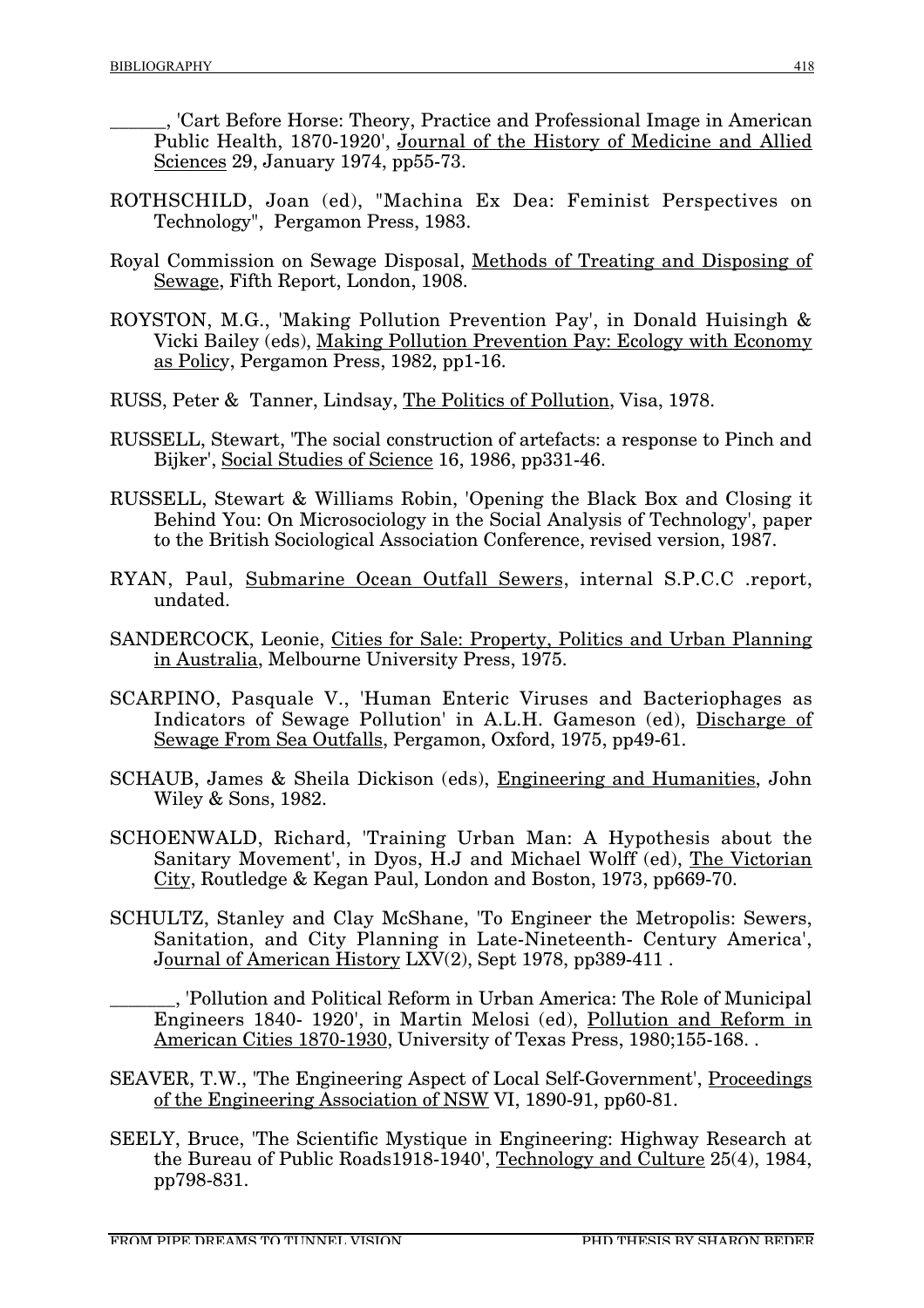- SELFE, Norman, 'Sydney and Its Institutions, As They Are, and Might Be', Proceedings of the Engineering Association of NSW XV, 1900, pp19-49.
- SEMLER, E.G. (ed), The Engineer and Society, Institution of Mechanical Engineers, London, 1973.
- Senate Select Committee on Water Pollution, Water Pollution in Australia, Commonwealth Govt. Printing Office, Canberra, 1970.
- SEWELL, W.R.Derrick, The role of perception of professionals in environmental decision-making, in Andrew Porteous et al (ed), Pollution: the Professionals and the Public, Open University Press, 1976, pp139-166.
- SHARP, Rev W Hey, 'The Water of Sydney Harbour', Journal of the Royal Society of NSW 13, 1879, pp43-47.
- SHEPARD, Herbert, 'Engineers as Marginal Men', Journal of Engineering Education 47(7), March 1957, pp536-542.
- SHUVAL, Hillel I., 'The Case for Microbial Standards for Bathing Beaches' in A.L.H.Gameson (ed), Discharge of Sewage From Sea Outfalls, Pergamon, Oxford, 1975, pp95-101.
- SIDWICK, John, ' A Brief History of Sewage Treatment', Effluent and Water Treatment Journal, various editions in 1976.
- SKLAIR, Leslie, 'Science, technology and democracy' in Godfrey Boyle, David Elliot & Robin Roy (eds), The Politics of Technology, Longman & Open University Press, 1977.
- SKOIE, Hans (ed), Scientific Expertise and the Public, Institute for Studies in Research and Higher Education, Oslo, 1979.
- SKOLIMOWSKI, Henry, 'The Structure of Thinking in Technology', Technology  $&$  Culture 7(3), 1966, pp371-383.
- SMAIL, J.M, 'Sanitary Engineering and Public Health', Proceedings of the Engineering Association of NSW 5, 1889-90, pp 118- 145.
- 'Purification of Sewage', Australian Association for Advancement of Science 2, 1890, pp679-727.
- ., 'Ventilation of Sewers and Drains', Journal of the Royal Society of NSW 26, 1892, pp143-170.
- SMAIL, J.M. & Roberts, W.L.de L., `Purification of Sewage', Australasian Association for the Advancement of Science 2, 1890, pp679-691.
- SMITH, Southward, A Treatise on Fever, Longman, Tees, Orme, Brown and Green, London, 1830.
- SOPER, George, 'The Sanitary Engineering Problems of Water Supply and Sewage Disposal in New York City', Science 25, April 19, 1907, pp601-5.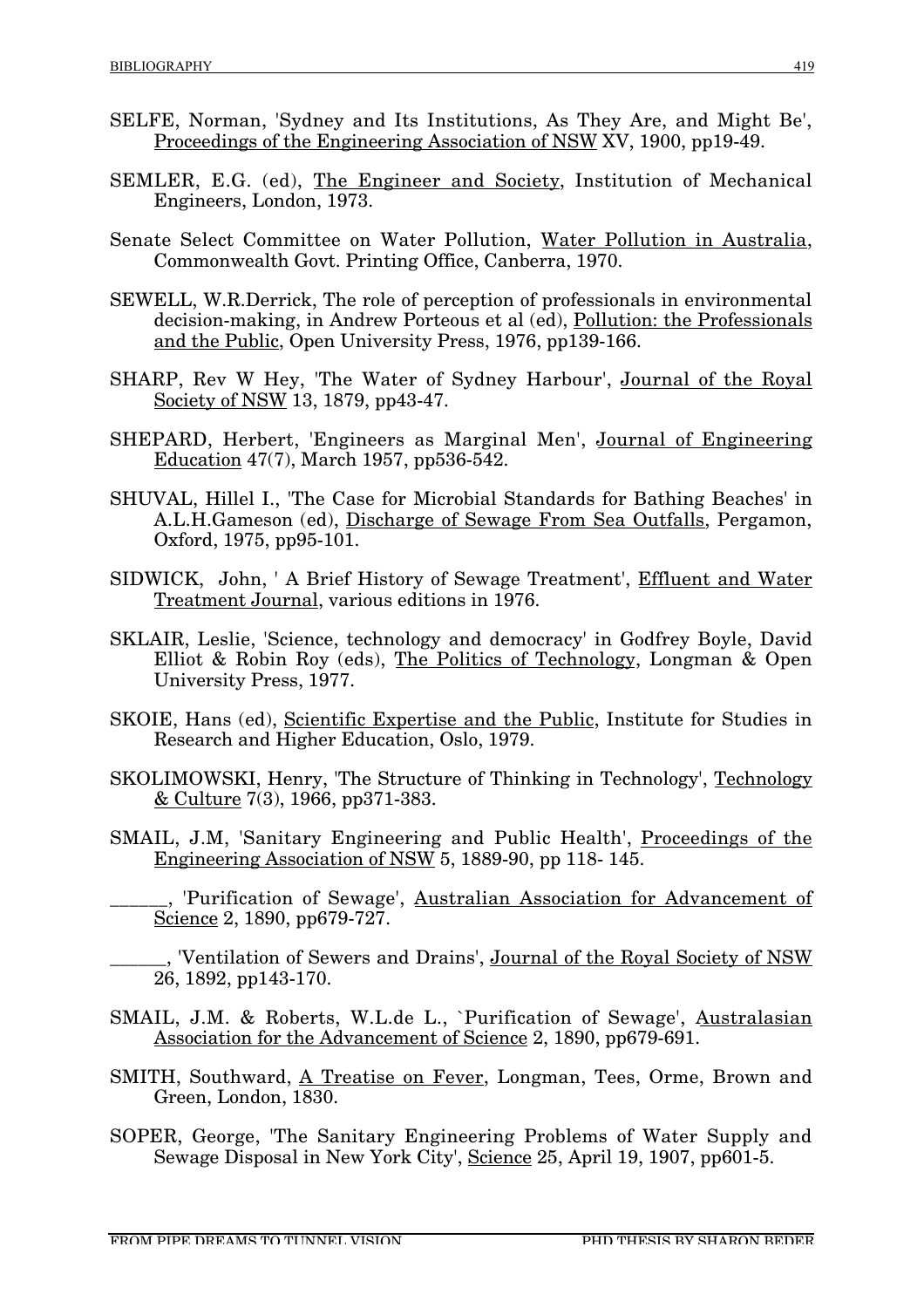- SPROUL, Otis J. , 'Removal of Viruses by Treatment Processes' in Gerald Berg et al (eds), Viruses in Water, American Public Health Association, 1976.
- State Pollution Control Commission, Design Criteria for Ocean Discharge, Environmental Design Guide WP-1.

\_\_\_\_\_\_, A River Reviving: Parramatta River, S.P.C.C., 1979.

- \_\_\_\_\_\_, Health Aspects of Faecal Contamination, Environmental Control Study of Botany Bay, January, 1979.
- \_\_, Toxic Chemicals, Environmental Control Study of Botany Bay, September 1979.
- <sub>\_</sub>, <u>An Atlas of Classified Waters in New South Wales,</u> S.P.C.C., January 1980.
- \_\_\_\_\_\_, Water Pollution and its Control, S.P.C.C., February 1981.
	- \_\_\_\_\_\_, Dissolved Oxygen, Environmental Control Study of Botany Bay, July 1981.
		- \_\_\_\_\_\_, The Environmental Control Legislation of New South Wales, Publication EL-2, May 1982.

\_\_\_\_\_\_, Future Disposal of Wastes in Sydney, S.P.C.C., 1983.

\_\_\_\_\_\_, Future Disposal of Industrial Liquid Wastes in Sydney, March 1983.

., Questions Relating to Proposed Malabar Outfall, M.W.S.&D.B., Sydney, June 1983.

\_\_\_\_\_\_, Water Resource Management Plant for Botany Bay and Its Tributaries, Environmental Control Study of Botany Bay, First Progress Report, September, 1985.

- STANBRIDGE, H.H., History of Sewage Treatment in Britain, Institute of Water Pollution Control, Kent, 1976.
- STAYTON, George, Sewerage and Drainage of the Western Suburbs, Department of Public Works, 1887.
	- **EXECUTE:** Sewage Purification, NSW Legislative Assembly, 1891.
- STOKES, Edward, '`Some Notes on the Biological Treatment of Sewage. with Special Reference to the Working of Several Installations at North Sydney', Australasian Association for Advancement of Science 11, 1907, pp663-685.
- STONE, May, 'The Plumbing Paradox: American Attitudes towards Late Nineteenth -Century Domestic Sanitary Arrangements', Winterthur Portfolio 14, 1979, pp284-5.
- STRETTON, A.M., `Questioning professionalism', in The Engineering Conference, Proceedings of Institution of Engineers, Australia conference, Hobart, 22-26 February 1982, pp14-19.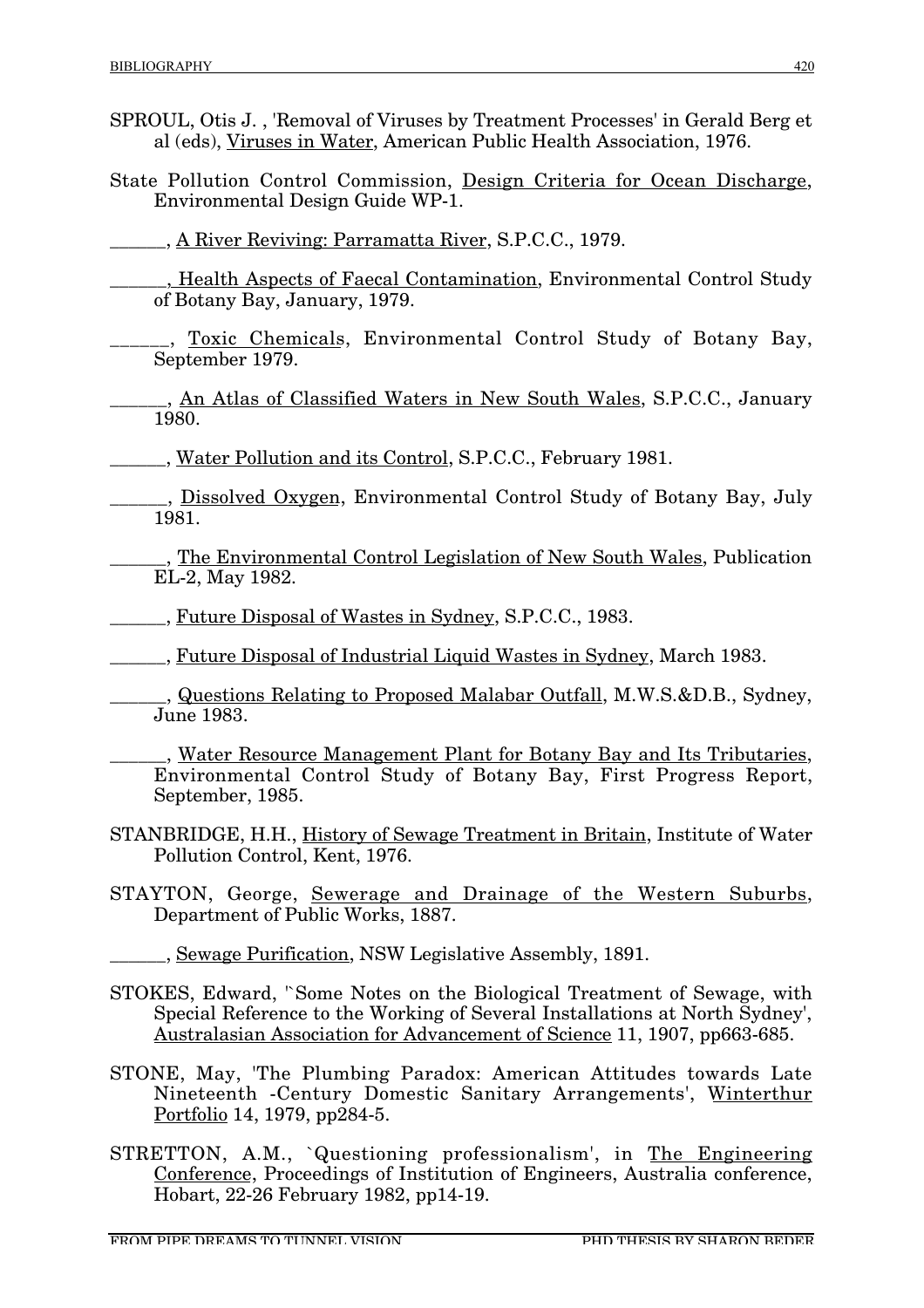Sydney City and Suburban Sewage and Health Board, Twelve reports, 1875- 1877.

Sydney Water Board, "Public Seminar on Reuse of Sewage", 11th August 1984.

\_\_\_\_\_\_, Sydney Deepwater Outfalls Environmental Monitoring Programme Pilot Study, March 1988.

\_\_\_\_\_\_, Trade Waste Policy 1988, March 1988.

Trade Waste Policy and Management Plan 1988, M.W.S.&D.B., November 1988.

TARR, Joel, 'From City to Farm: Urban Wastes and the American Farmer', Agricultural History XLIX(4), Oct 1975, pp598-612.

\_\_\_\_\_ (ed), Retrospective Technology Assessment-1976, San Francisco Press, 1977.

\_\_\_\_\_, 'The Separate vs. Combined Sewer Problem: A Case Study in Urban Technology Design Choice', Journal of Urban History 5(3), May 1979, pp308-339.

\_\_\_\_\_, '"Water and Wastes"-Societal Values and User Values', Technology and Culture 26(2), April, 1985, pp279-281.

- TARR, Joel A. with James McCurley III, Francis C. McMichael and Terry Yosie, 'Water and Wastes: A Retrospective Assessment of WastewaterTechnology in the United States, 1800-1932', Technology and Culture 25(2), April 1984, pp226-263.
- TARR, Joel and Francis McMichael, 'Historic Turning Points in Municipal Water Supply and Wastewater Disposal1850-1932', Civil Engineering-ASCE, October, 1977, pp82-86.
- THISTLEWAYTE, K.B., 'Water and Waste Water, and Water Pollution Control in Australia', Water Pollution Control, 1969, pp256-274.

\_\_\_\_\_\_, 'Water Pollution and pollution Control Methods for Reducing Pollution Levels', The Australian Health Surveyor, November 1970, pp19-23.

\_\_\_\_\_\_, "The Composition of Sewer Air", presented at the 6th International Water Pollution Research Conference, June, 1972.

- THORPE, N.J., 'Centenary of Sydney's Sewerage', Sydney Water Board Journal 6(2), July 1956, pp45-52.
- TIDSWELL, Frank & Edward Stokes, 'Some Remarks on the Biological Purification of Sewage', Sydney University Eng. Soc, Journal & Abstracts of Proc. IX, 1904, pp81-93.
- TIMAGENIS, GR.T, International Control of Marine Pollution, Vol 1, Ocean Publications, New York, 1980.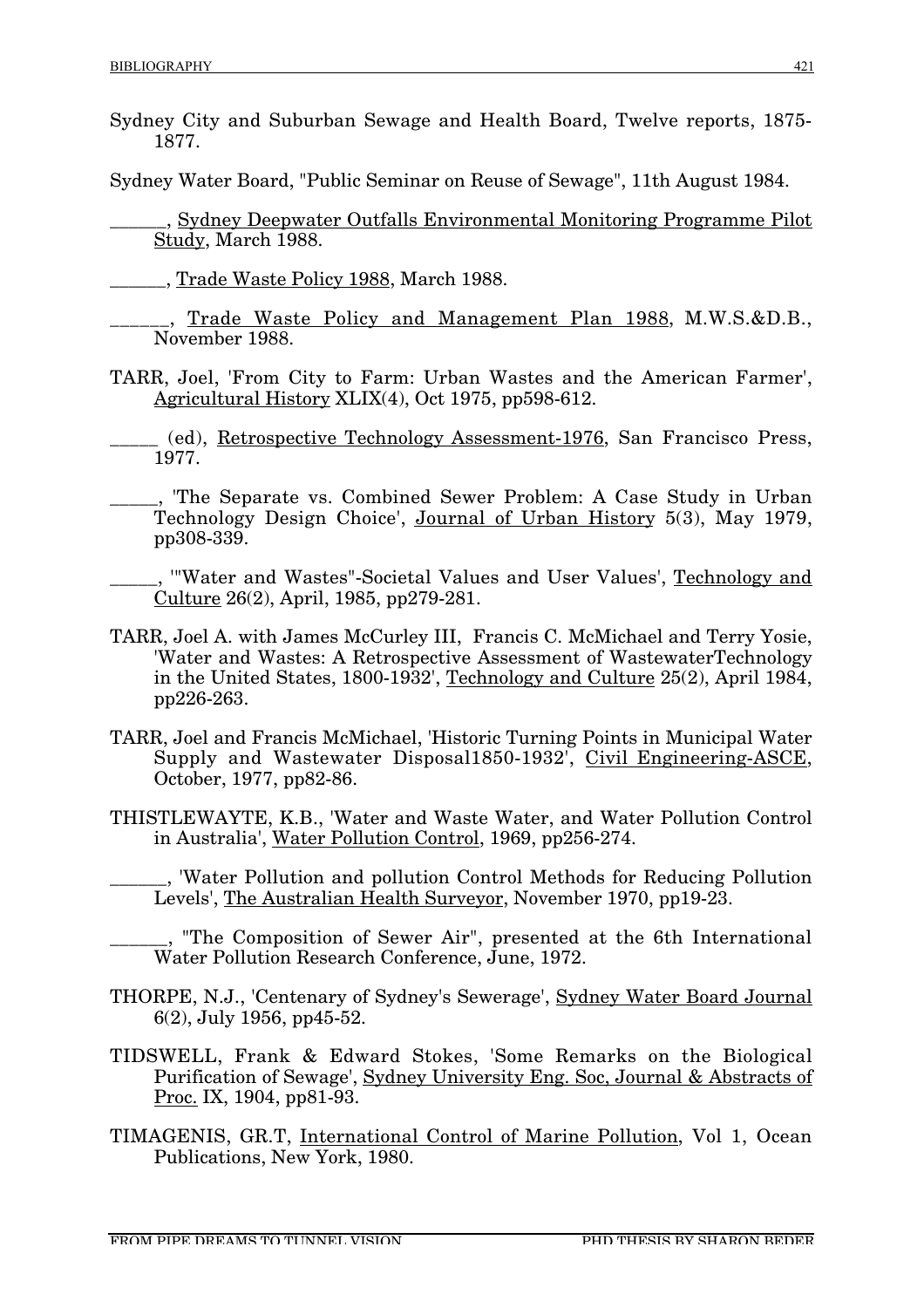- U.S. Office of Technology Assessment, Wastes in Marine Environmnents, National Technical Information Service, 1987.
- VAN DEN BELT, Henk & Rip, Arie , "The Nelson-Winter-Dosi model and synthetic dye chemistry ", in Bijker et al, The Social Construction of Technology, pp135-158.
- VASCONCELOS, N.C.Anthony, 'Microbiological quality of recreational waters in the Pacific Northwest', Journal WPCF 57, no 5, May 1985, pp366-377.
- WALDICHUK, Michael, 'International Perspective on Global Marine Pollution', Virginia Tippie and Dana Kester (eds), Impact of Marine Pollution on Society, Praeger, Massachusetts, 1982.
- WALL, Thomas & Rebecca Hanmer, 'Biological testing to control toxic water pollutants', Journal WPCF 59(1), January 1987, pp7-12.
- WALLIS, I.G., 'Ocean Outfalls: Performance, Investigation, Construction and Cost', Water 5(2), June 1978, pp10-13,25.

. 'Ocean Currents Offshore from Sydney', Sixth Australian Conference on Coastal & Ocean Engineering, IEAust, 1983, pp206-210.

- WALSH, Annmarie, 'The Political Context', in Virginia Tippie and Dana Kester (eds), Impact of Marine Pollution on Society, Praeger, Massachusetts, 1982, pp3-23.
- WARD, F.O., 'Sanitary Consolidation Centralization Local Self-Government', Quarterly Review 8, March 1851, pp435- 492.
- WARING, George, 'The Sanitary Drainage of Houses and Towns', Atlantic Monthly 36, November 1875, pp535-51.
- WARING, Geo. E., Jr, Modern Methods of Sewage Disposal, D.Van Nostrand, New York, 1894.
- WARNER, Sam Bass, The Urban Wilderness: A History of the American City, Harper & Row, 1972.
- WARREN, W.H., 'History of Civil Engineering in New South Wales', Australasian Association for Advancement of Science 1, 1887, pp634-647.
- \_\_\_\_\_\_, 'Sanitary Engineering, as Applied to the Drainage of Cities and Towns, and the Disposal of Sewage and other Refuse', Australasian Association for Advancement of Science 4, 1892, pp154-169.
- <sub>\_,</sub> 'Presidential Address', <u>Journal of the Royal Society of NSW</u> 37, 1903, pp46-51.
- WEINGART, Peter, 'The Structure of Technological Change: Reflections on a Sociological Analysis of Technology', in Rachel Laudan (ed), The Nature of Technological Knowledge. Are Models of Scientific Change Relevant?, D.Reidel Publishing Co, Holland, 1984, pp115-142.